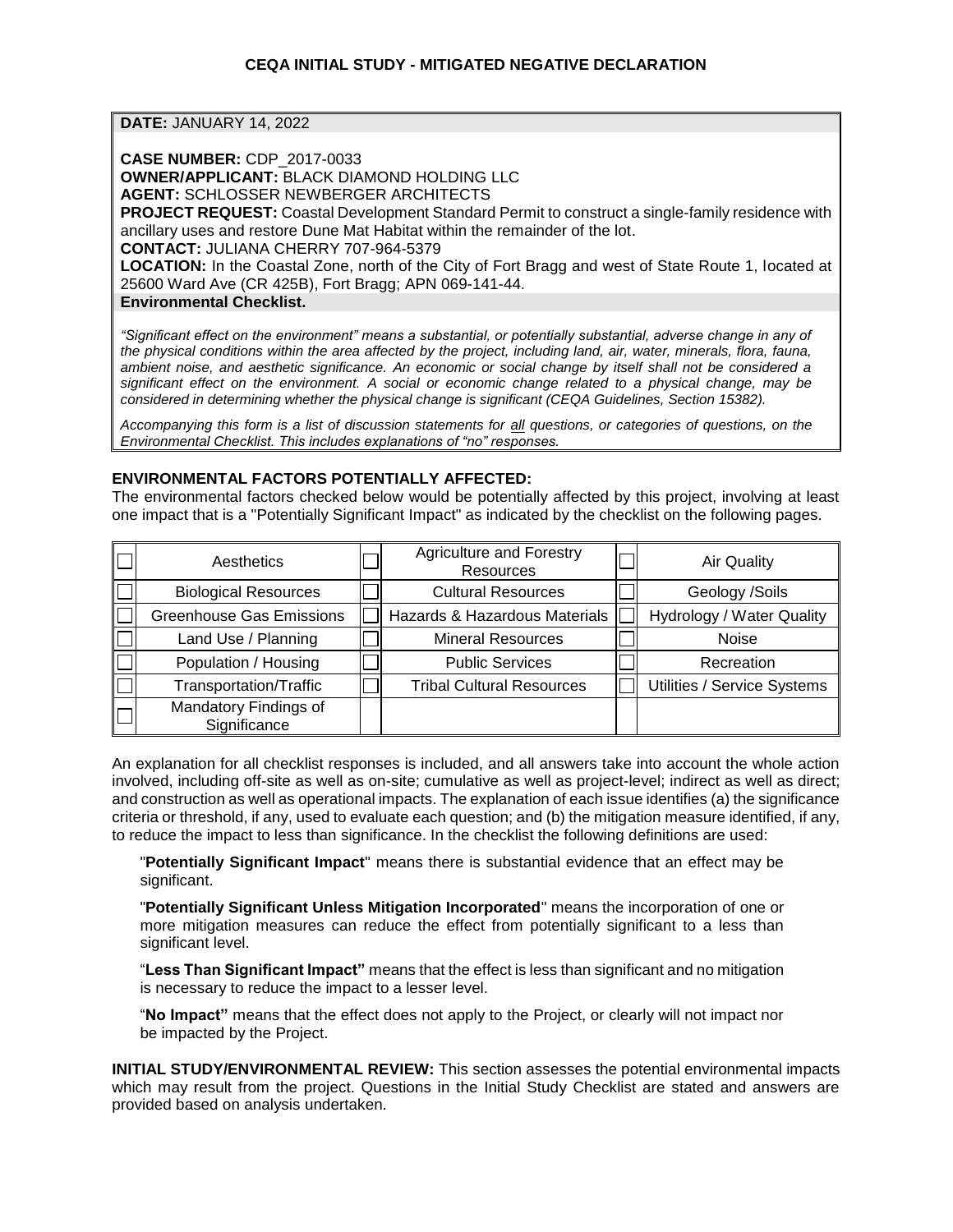| I. AESTHETICS.<br>Would the project:                                                                                                                           | <b>Potentially</b><br>Significant<br>Impact | <b>Less Than</b><br><b>Significant with</b><br><b>Mitigation</b><br>Incorporated | <b>Less Than</b><br>Significant<br>Impact | No<br>Impact |
|----------------------------------------------------------------------------------------------------------------------------------------------------------------|---------------------------------------------|----------------------------------------------------------------------------------|-------------------------------------------|--------------|
| a) Have a substantial adverse effect on a scenic vista?                                                                                                        |                                             |                                                                                  |                                           | X            |
| b) Substantially damage scenic resources, including, but not limited<br>to, trees, rock outcroppings, and historic buildings within a state<br>scenic highway? |                                             |                                                                                  |                                           | $\boxtimes$  |
| c) Substantially degrade the existing visual character or quality of<br>the site and its surroundings?                                                         |                                             |                                                                                  |                                           | $\boxtimes$  |
| d) Create a new source of substantial light or glare which would<br>adversely affect day or nighttime views in the area?                                       |                                             |                                                                                  |                                           | $\boxtimes$  |

Mendocino's coast includes beaches, dunes, high bluffs, sea stacks, jutting headlands, wetlands, heavily wooded gulches, grassy upland terraces, pygmy forests, serene river estuaries and rocky streams. Several 19<sup>th</sup> century villages, each with a distinct character, complement the natural landscape. The beauty and accessibility of the Mendocino coast have made it a heavily used tourist and recreational area. The Mendocino coast attracts people to sightsee. Scenic resources are the basis of the coast's tourist and retirement economies as well as a source of continuing pleasure for residents.

In addition to incorporating the California Coastal Act requirements, the Mendocino County General Plan, Coastal Element, provides specific policies and recommendations for improving and/or maintaining Mendocino County's unique scenic resources and visual character. The Coastal Element protects views to and along the ocean and scenic coastal areas by ensuring new development is subordinate to the character of the setting by designating 'highly scenic areas'. The highly scenic areas have standards for minimizing visual impacts of development through careful building placement, height limits and maintaining natural landforms.

The 1± acre property is located approximately 4 miles north of the City of Fort Bragg and west of State Route 1 at . The subject property is located adjacent to MacKerricher State Park and is located within a designated Highly Scenic Area<sup>1</sup>. The parcel is currently developed with 3,631 square feet of gravel driveway, two test wells, an 864 square foot shed, and an existing entry gate. Neighboring properties to the west, south, and east are currently developed with single-family residences and accessory structures, similar to what is proposed under the project.

The following botanical and biological survey reports and recommendations have been prepared and distributed to agencies, including California Department of Fish & Wildlife and US Fish & Wildlife Service, for their review and comment:

- 1. Biological Scoping Survey, Botanical Survey and Wetland Delineation Report for 25600 Ward Avenue. Spade Natural Resources Consulting. July 5, 2016.
- 2. Analysis of Environmentally Sensitive Habitat Areas. Rincon Consultants. March 2, 2018.
- 3. Habitat Mitigation and Monitoring Plan for 25600 Ward Avenue. Rincon Consultants. April 2021.
- 4. California Endangered Species Act Section 2081 Incidental Take Permit Application 25600 Ward Avenue. Rincon Consultants. April 2021.

Several Environmentally Sensitive Habitat Areas (ESHAs) have been identified on the project site, including sand dune ESHA (covering the majority of the site), a wetland ESHA in the southern portion of the site (on both sides of the existing driveway), four rare plant ESHAs, and one rare plant community ESHA. Vegetation at the project site consists of dense patches of invasive plants including eucalyptus trees, European beach grass, pampas grass, and Scotch broom in the southerly portion of the site, with shore pines, four species of rare plants [including Howell's spineflower (*Chorizanthe howellii*), short-leaved evax

<sup>1</sup> Mendocino County Department of Planning & Building Services. 1991. *Highly Scenic & Tree Removal Areas* [map].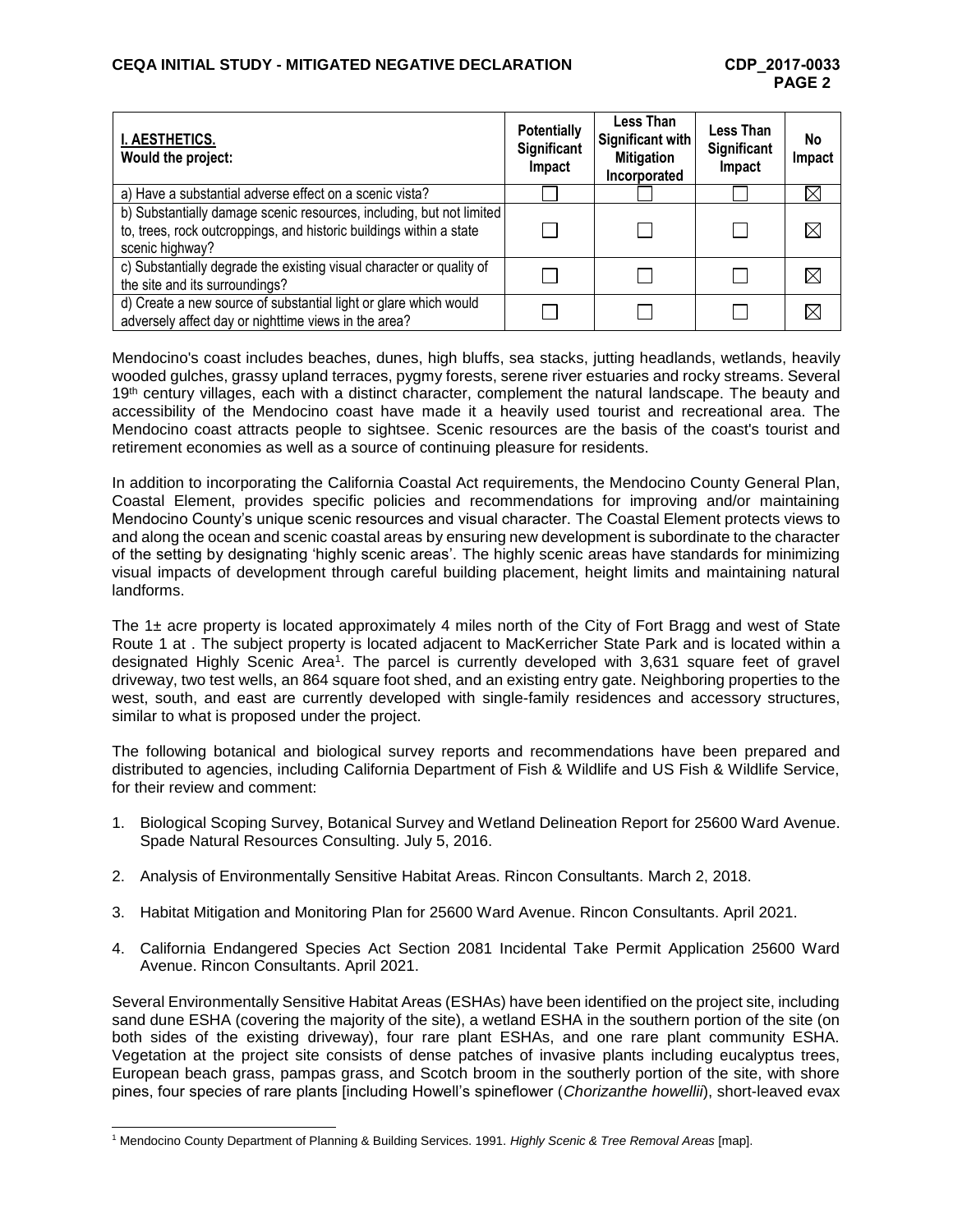(*Hesperevax sparsiflora var. brevifolia*), Mendocino dodder (*Cuscuta pacifica var. papillata*), and Menzies' wallflower (*Erysimum menziesii*)], and one rare plant community [Dune mat (*Abronia latifoilia-Ambrosia chamissonis*)] identified on the site further to the north. However, these identified special-status plant species are located greater than 100 feet from the proposed development area. Wetland ESHA areas were identified on both sides of the existing driveway. No trees or vegetation would be removed from areas other than the proposed building sites and improvement areas.

The maximum building height allowed in the Rural Residential District (RR5(1)) is 18 feet above natural grade for Highly Scenic Areas west of State Route 1, such as the project site, unless an increase in height would not affect public views to the ocean or be out of character with surrounding structures. As currently proposed, the proposed two story development would be a maximum of 28 feet above natural grade, which would exceed the maximum building height requirement by 10 feet. The proposed development was compared to 46 surrounding residentially development properties, each of which is developed with a three bedroom, two bathroom residence, similar to what is proposed under the project. Though the proposed single-family residence would be similar in size (total square feet) to the development on the surrounding 46 properties, the proposed residence and attached garage would have a much smaller building footprint than the surrounding properties (approximately 973 to 1,625 square feet less), as the proposed residence would be two stories in height, compared to only one story of the surrounding properties. Additionally, many of the surrounding properties have additional outbuildings located on the parcels, ranging from approximately 362 to 801 square feet. Though the project would exceed the maximum building height for projects located within the RR District, the proposed project has been designed as two stories in order to reduce the building footprint and reduce the project's potential impact on and encroachment into the ESHA areas identified on the project site.

# **a), b, c) and d) No Impact**

The project site is not located in an area of Mendocino County that is identified on a map as a Highly Scenic Area or noted as a scenic resource. As proposed, the project satisfies County goals to reduce sources of glare and establish a buffer between Special Treatment Areas and development. See MCC Chapter 20.516.

The proposed project would have no impact on scenic resources within a state scenic highway. Under CEQA, visual resources that uniquely contribute to the public benefit are considered to be scenic resources. State Route 1 is neither officially designated nor identified by the California Department of Transportation (Caltrans) as being eligible for designation as a State Scenic Highway.<sup>2</sup> No impact would occur.

**Conclusion:** The proposed project would have a less than significant impact on aesthetics. **(Less Than Significant Impact)**

| II. AGRICULTURE AND FORESTRY RESOURCES.<br>Would the project:                                                                                                                                                                                                                                          | <b>Potentially</b><br>Significant<br>Impact | Less Than<br>Significant<br>with Mitigation<br>Incorporated | Less Than<br>Significant<br>Impact | No.<br>Impact |
|--------------------------------------------------------------------------------------------------------------------------------------------------------------------------------------------------------------------------------------------------------------------------------------------------------|---------------------------------------------|-------------------------------------------------------------|------------------------------------|---------------|
| a) Convert Prime Farmland, Unique Farmland, or Farmland of<br>Statewide Importance (Farmland), as shown on the maps prepared<br>pursuant to the Farmland Mapping and Monitoring Program of the<br>California Resources Agency, to non-agricultural use?                                                |                                             |                                                             |                                    |               |
| b) Conflict with existing zoning for agricultural use, or a Williamson<br>Act contract?                                                                                                                                                                                                                |                                             |                                                             |                                    |               |
| c) Conflict with existing zoning for, or cause rezoning of, forest land<br>(as defined in Public Resources Code section 12220(g)),<br>timberland (as defined by Public Resources Code section 4526), or<br>timberland zoned Timberland Production (as defined by<br>Government Code section 51104(g))? |                                             |                                                             |                                    |               |
| d) Result in the loss of forest land or conversion of forest land to<br>non-forest use?                                                                                                                                                                                                                |                                             |                                                             |                                    |               |

l <sup>2</sup> California Department of Transportation (Caltrans). *California Scenic Highway Mapping System.* Mendocino County. Accessed October 3, 2017. Available at: http://www.dot.ca.gov/hq/LandArch/16\_livability/scenic\_highways/.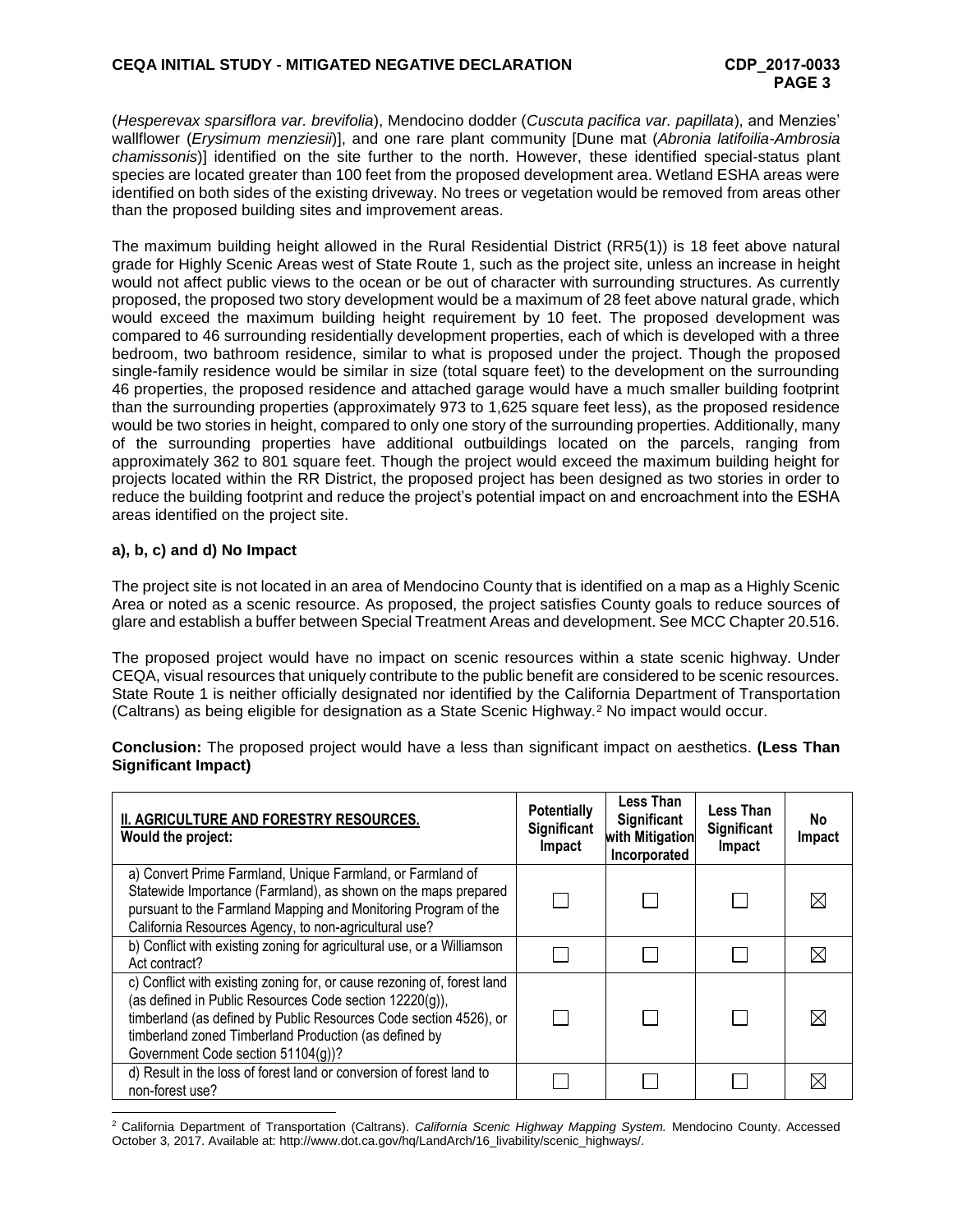| II. AGRICULTURE AND FORESTRY RESOURCES.<br>Would the project:                                                                                                                                                      | <b>Potentially</b><br>Significant<br>Impact | Less Than<br>Significant<br>with Mitigation<br>Incorporated | Less Than<br><b>Significant</b><br>Impact | No<br>Impact |
|--------------------------------------------------------------------------------------------------------------------------------------------------------------------------------------------------------------------|---------------------------------------------|-------------------------------------------------------------|-------------------------------------------|--------------|
| e) Involve other changes in the existing environment which, due to<br>their location or nature, could result in conversion of Farmland, to<br>non-agricultural use or conversion of forest land to non-forest use? |                                             |                                                             |                                           |              |

The proposed project is within the Coastal Zone of Mendocino County. The Coastal Element of the Mendocino County General Plan describes development in the Coastal Zone and generally marked by a higher intensity of development than other lands within Mendocino County. The Coastal Element contains specific development standards for coastal properties and also relies on certain countywide policies. Conversion of agricultural uses for other land uses is discouraged unless agricultural productivity is no longer feasible, prime agricultural land would be preserved, or development is concentrated.

The 1± acre property is classified and zoned as Rural Residential (RR5(1)) under the Coastal Element of the Mendocino County General Plan and the Mendocino County Coastal Zoning Code (MCC), respectively.

### **a), b), c), d), and e) No Impact**

l

As noted above, the site is currently designated and zoned as Rural Residential (RR5(1)) and is not designated for agricultural use or forest land. The subject property does not contain any Prime Farmland, Unique Farmland, or Farmland of Statewide Importance, and it is Farmland Classification is "R" or rural residential land.<sup>3</sup> Additionally, the subject property is not located within or adjacent to lands within a Williamson Act contract. No trees would be removed. Therefore, no agriculture and forestry resources impact would occur as a result of constructing the proposed project.

**Conclusion:** The proposed project would have no impact on agriculture and forestry resources. **(No Impact)**

| III. AIR QUALITY. Where available, the significance criteria<br>established by the applicable air quality management or air<br>pollution control district may be relied upon to make the<br>following determinations. Would the project:                                                                | <b>Potentially</b><br>Significant<br>Impact | Less Than<br>Significant with<br><b>Mitigation</b><br>Incorporated | <b>Less Than</b><br>Significant<br>Impact | No.<br>Impact |
|---------------------------------------------------------------------------------------------------------------------------------------------------------------------------------------------------------------------------------------------------------------------------------------------------------|---------------------------------------------|--------------------------------------------------------------------|-------------------------------------------|---------------|
| a) Conflict with or obstruct implementation of any applicable air<br>quality plan?                                                                                                                                                                                                                      |                                             |                                                                    | IX                                        |               |
| b) Violate any air quality standard or contribute substantially to<br>an existing or projected air quality violation?                                                                                                                                                                                   |                                             |                                                                    | $\boxtimes$                               |               |
| c) Result in a cumulatively considerable net increase of any<br>criteria pollutant for which the project region is non-attainment<br>under an applicable federal or state ambient air quality<br>standard (including releasing emissions which exceed<br>quantitative thresholds for ozone precursors)? |                                             |                                                                    | $\boxtimes$                               |               |
| d) Expose sensitive receptors to substantial pollutant<br>concentrations?                                                                                                                                                                                                                               |                                             |                                                                    | $\boxtimes$                               |               |
| e) Create objectionable odors affecting a substantial number of<br>people?                                                                                                                                                                                                                              |                                             |                                                                    | ⋉                                         |               |

The project is located within a part of the North Coast Air Basin, consisting of Del Norte, Humboldt, Trinity, Mendocino, and northern Sonoma counties. The subject parcel is located within the Mendocino County Air Quality Management District (MCAQMD). Any new emission point source is subject to an air quality permit, consistent with the District's air quality plan, prior to project construction. The MCAQMD also enforces standards requiring new construction, including houses, to use energy efficient, low-emission EPA-certified wood stoves and similar combustion devices to help reduce area source emissions. The generation of dust during grading activities, another type of area-source emission, is limited by the County's standard grading and erosion control requirements. These policies limit ground disturbance and require immediate

<sup>3</sup> Mendocino County Department of Planning & Building Services. 1991. *Important Farmland* [map].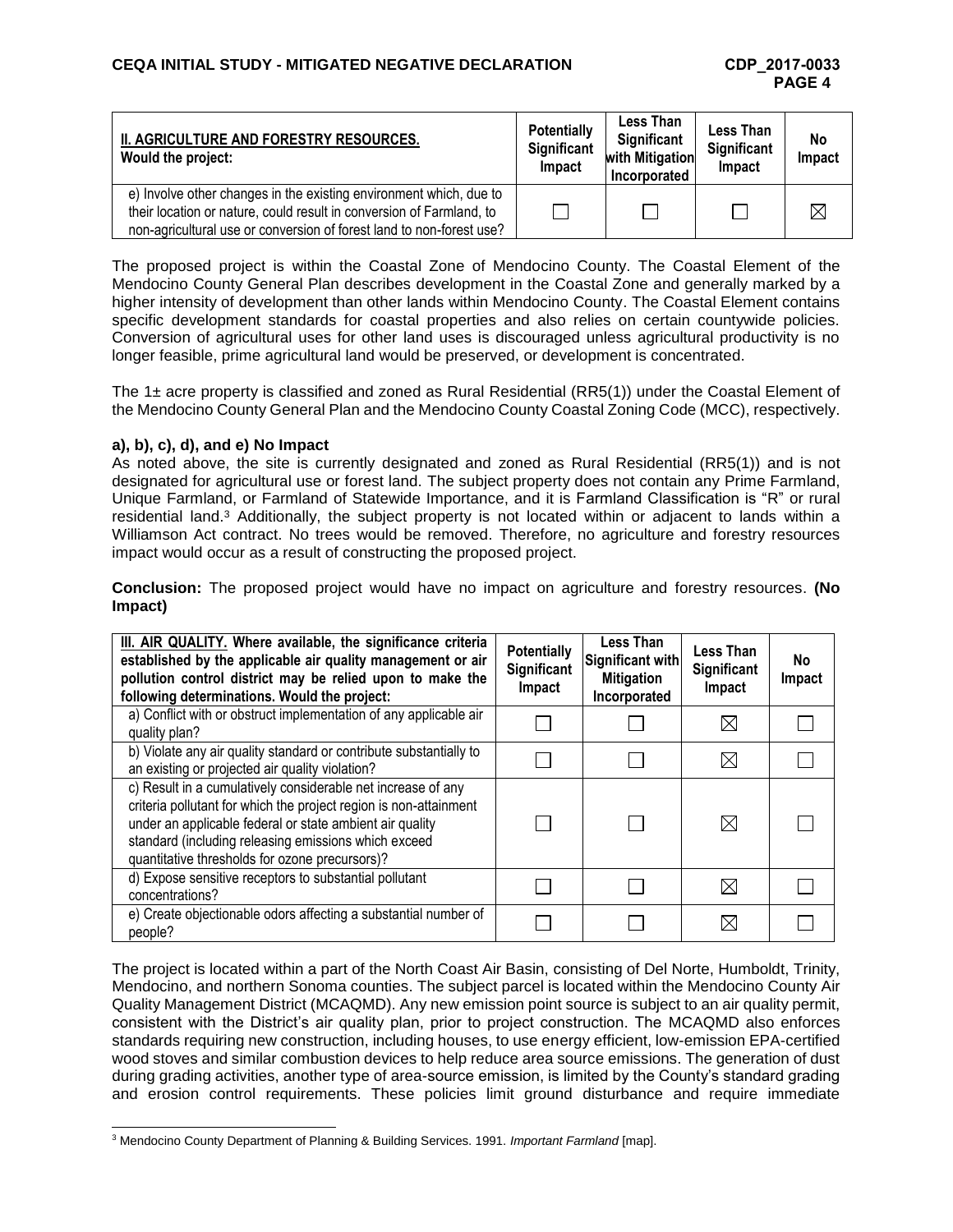revegetation after the disturbance. Consequently, these existing County requirements help to ensure PM<sub>10</sub> generated by the project would not be significant and that the project would not conflict with nor obstruct attainment of the air quality plan PM<sub>10</sub> reduction goals.

The proposed project involves the construction of a single-family residence with an attached garage, in addition to ancillary improvements like a well or septic. The proposed project does not include any activities that would impact air quality resources long term, however, there may be short-term impacts associated with the equipment used during construction. The proposed project does not include installation of a wood burning stove.

### **a), b), and c) Less Than Significant Impact**

The proposed project would not conflict with or obstruct implementation of any air quality plan. The construction phase of the project would produce the following anticipated emissions:

- Combustion emission associated with operation of off-road equipment
- Combustion emissions associated with operation of on-road motor vehicles
- Fugitive dust from earth-moving activities
- Off-gassing from asphalt paving and architectural coatings

Anticipated emissions during operation of the project include:

- Combustion emissions associated with operation of on-road motor vehicles
- Emissions from "area sources", including architectural coating off-gassing.

The MCAQMD is in attainment for all State standards with the exception of particulate matter less than 10 microns in size (PM<sub>10</sub>). The most common source of PM<sub>10</sub> is wood smoke from home heating or brush fires, and dust generated by vehicles traveling over unpaved roads. The installation of a wood stove is not proposed under the project; however, a liquid propane fireplace is proposed.<sup>4</sup> There is no proposed use that would be anticipated to result in a significant increase of any criteria pollutant. A *Particulate Matter Attainment Plan* was finalized in 2005 that provides mitigation measures for construction and grading activities and unpaved roads. Additionally, the project and its emission sources are subject to MCAQMD rules and regulations contained in the most recent version of the *Rules and Regulations of the MCAQMD*. Compliance with these regulations would ensure the project would not result in a substantial increase of  $PM_{10}$  within the vicinity of the site.

During the construction phase of the project, the proposed project has the potential to increase  $PM_{10}$  in the immediate vicinity of the site due to site grading and preparation, in addition to truck traffic to the site. Local impacts to the area during construction would be mitigated using standard dust control measures. After construction is completed, any bare soil created by the construction phase of the project would be revegetated as soon as feasible. A less than significant impact would occur.

### **d) Less Than Significant Impact**

Sensitive receptors can include schools, parks, playgrounds, day care centers, nursing homes, hospitals, and residential dwellings. Of these possible sensitive receptors, residential units are the closest to the project site, with the closest being approximately 120 north and 200 feet east of the proposed driveway improvements and building location, respectively. The highest period of pollutant emissions in the form of PM<sub>10</sub> would occur during project construction from construction equipment and would be a temporary impact. Exhaust from construction equipment and motor vehicles would not have a significant impact on neighbors due to standard emission control measures. Additionally, impacts associated with fugitive dust would be mitigated using standard dust control measures. A less than significant impact would occur.

## **e) Less Than Significant Impact**

l

The site is located in an established residential area and is located adjacent to MacKerricher State Park. The proposed project would create insignificant objectionable odors during its normal operation or during construction and is not in a location that would affect substantial numbers of people. Therefore, a less than significant impact would occur.

<sup>4</sup> Mendocino County Department of Planning & Building Services. 1991. *Floor Plan* [map].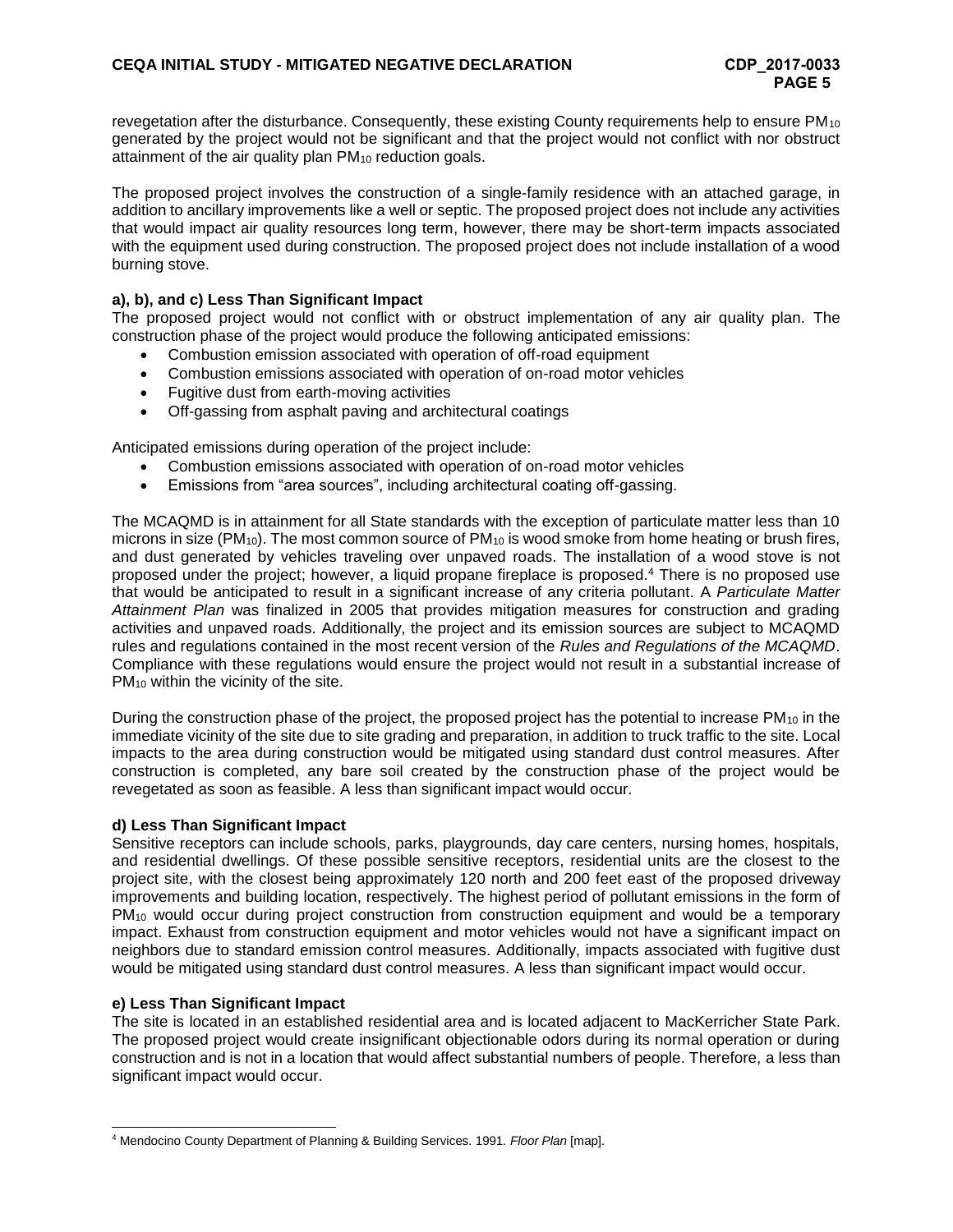**Conclusion:** The proposed project would have a less than significant impact on air quality. **(Less Than Significant Impact)**

| IV. BIOLOGICAL RESOURCES:<br>Would the project:                                                                                                                                                                                                                                                                              | <b>Potentially</b><br>Significant<br>Impact | Less Than<br><b>Significant with</b><br><b>Mitigation</b><br>Incorporated | <b>Less Than</b><br>Significant<br>Impact | No<br>Impact |
|------------------------------------------------------------------------------------------------------------------------------------------------------------------------------------------------------------------------------------------------------------------------------------------------------------------------------|---------------------------------------------|---------------------------------------------------------------------------|-------------------------------------------|--------------|
| a) Have a substantial adverse effect, either directly or through<br>habitat modifications, on any species identified as a candidate,<br>sensitive, or special status species in local or regional plans,<br>policies, or regulations, or by the California Department of Fish and<br>Game or U.S. Fish and Wildlife Service? |                                             | $\boxtimes$                                                               |                                           |              |
| b) Have a substantial adverse effect on any riparian habitat or other<br>sensitive natural community identified in local or regional plans,<br>policies, regulations or by the California Department of Fish and<br>Game or US Fish and Wildlife Service?                                                                    |                                             | $\boxtimes$                                                               |                                           |              |
| c) Have a substantial adverse effect on federally protected wetlands<br>as defined by Section 404 of the Clean Water Act (including, but not<br>limited to, marsh, vernal pool, coastal, etc.) through direct removal,<br>filling, hydrological interruption, or other means?                                                |                                             |                                                                           | $\boxtimes$                               |              |
| d) Interfere substantially with the movement of any native resident<br>or migratory fish or wildlife species or with established native<br>resident or migratory wildlife corridors, or impede the use of native<br>wildlife nursery sites?                                                                                  |                                             |                                                                           | $\boxtimes$                               |              |
| e) Conflict with any local policies or ordinances protecting biological<br>resources, such as a tree preservation policy or ordinance?                                                                                                                                                                                       |                                             | $\boxtimes$                                                               |                                           |              |
| f) Conflict with the provisions of an adopted Habitat Conservation<br>Plan, Natural Community Conservation Plan, or other approved<br>local, regional, or state habitat conservation plan?                                                                                                                                   |                                             |                                                                           |                                           | $\boxtimes$  |

Coastal areas in Mendocino County are subject to the California Coastal Act and the Mendocino County Coastal Zoning Code (MCC), which includes regulations regarding Environmentally Sensitive Habitat Areas (ESHAs). The purpose of MCC Chapter 20.496 *Environmentally Sensitive Habitats and Other Resource Areas* is to ensure that environmentally sensitive habitat and other designated resource areas, which constitute significant public resources, are protected for both the wildlife inhabiting them as well as the enjoyment of present and future populations.<sup>5</sup> Environmentally Sensitive Habitat Areas include anadromous fish streams, sand dunes, rookeries and marine mammal haul-out areas, wetlands, riparian areas, areas of pygmy vegetation which contain species of rare or endangered plants and habitats of rare and endangered plants and animals. 6

Several Environmentally Sensitive Habitat Areas (ESHAs) have been identified on the project site, including:

- *Dune Mat ESHA*. The property consists mostly of Dune Mat and much of this habitat will be restored as part of the project. The habitat includes Howell's spineflower. The majority of the building footprint, including the driveway, well, septic, and water storage tank, will be located in areas of restorable Dune Mat habitat.
- *Dune Rush ESHA.* The building footprint is proposed 50 feet or more from the surveyed extent of Dune Rush habitat.
- *Shore Pine ESHA.* The proposed building footprint is more than 100 feet from the nearest Shore Pine vegetation.

l <sup>5</sup> Mendocino County Coastal Zoning Code, § II-20.96.010 (1995).

<sup>6</sup> Mendocino County Coastal Zoning Code, § II-20.96.010 (1995).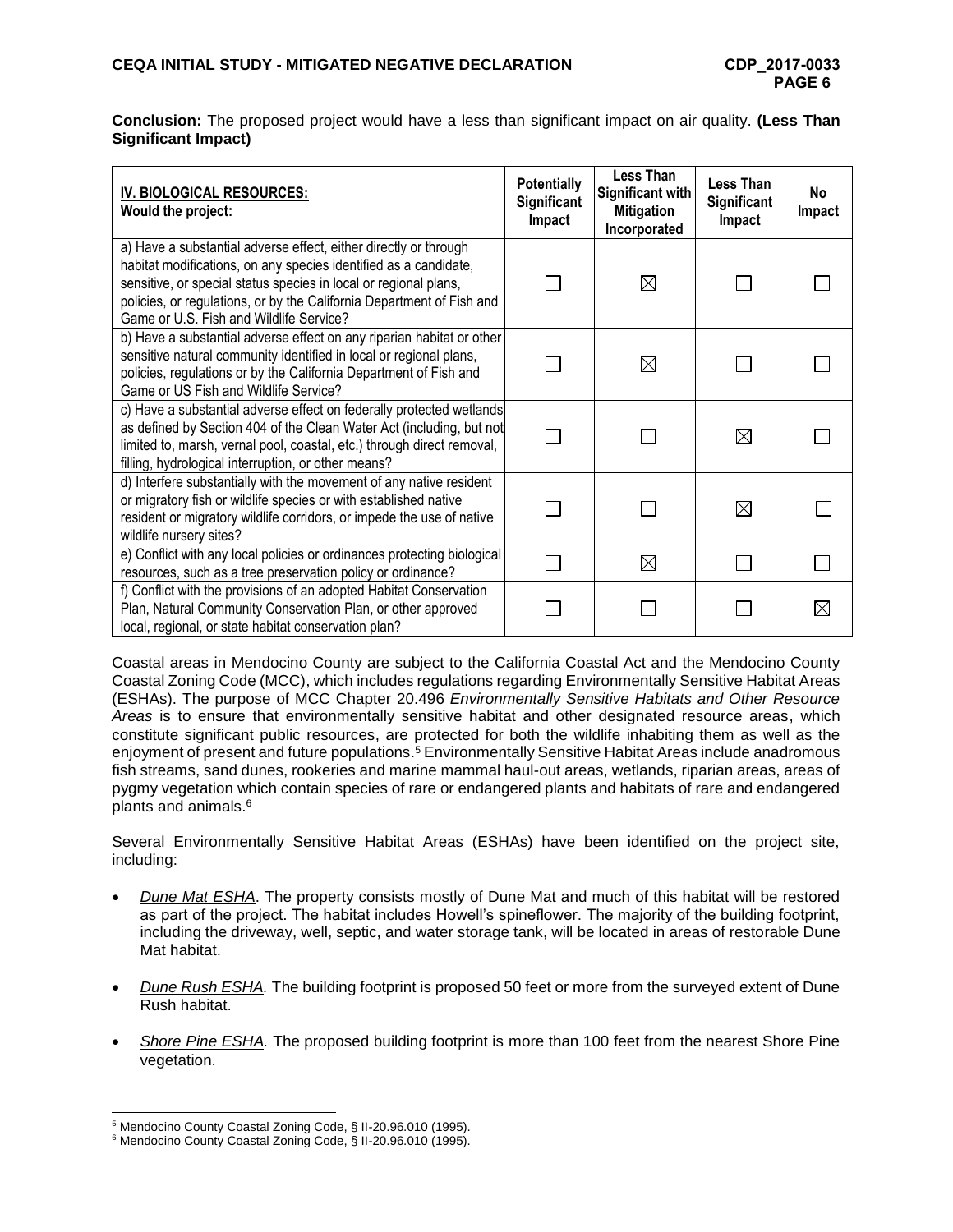*Wax Myrtle and Willow Riparian ESHA*. Development is proposed more than 100 feet from the surveyed edge of the riparian vegetation.

The applicant proposes to cluster the development on the westerly portion of the lot and proposes to restore habitat within the remaining area of the property. Staff recommends memorializing the extent of on-site ESHA (See February 24, 2022 Staff Report and recommended Condition 10.i). Staff recommends a 100 foot buffer from all on-site ESHA and the applicant proposes to protect the habitat in perpetuity (See Staff Report recommended Condition 12).

#### **a), b), and e) Less Than Significant with Mitigation Incorporated**

Since ESHAs have been identified on the project site, the project would be required to implement a 100 foot buffer from each identified ESHA pursuant to MCC Section 20.496.020(A)(1), unless it can be demonstrated that 100 feet is not necessary to protect the resources of the particular habitat area from possible significant disruption caused by the proposed development. Additionally, MCC Section 20.496.020(A)(4) delineates the criteria for allowing development within ESHA buffers.

The July 2016 botanical survey and April 2021 *Habitat Mitigation & Monitoring Plan* recommend locating development within the first 90 feet of the lot, as measured from the westerly property boundary adjoining Ward Avenue. MCC Section 20.496.020(A)(4) lists standards for permitted development within the buffer area, including that structures will be allowed within the buffer area only if there is no other feasible site available on the property. As the entire site includes sensitive habitat area, the surveying biologists recommend locating development in the least impacting area and recommend restoration of the remaining three-quarter acre of land. On this constrained site there is no other feasible area available on the parcel for a residential structure.

The applicant proposes mitigation measures to compensate for development within the ESHA, including measures that will also serve to prevent future impacts to protected habitat. To support the protective values of ESHA buffers, staff recommends Condition 13 (See Staff Report). In the absence of this recommended condition, MCC Section 20.532.020 could potentially allow specified development to be exempt from *General Coastal Development Permit Regulations* and could potentially exempt development within the buffer area without first obtaining an amended, or new, coastal development permit.

The proposed project location cannot satisfy MCC Section 20.496.020(A)(1) buffer width criteria, but the project would be limited to the least damaging alternative location. Mitigation measures and a proposed habitat restoration plan would reduce the effect of development on identified ESHA. Pursuant with MCC Section 20.496.020(A)(4)(e), mitigation measures would be required to replace the protective values that are lost as a result of development (See Staff Report and recommended Conditions 20, 21, and 22).

The applicant proposed the following measures to reduce the effect of development on sensitive resources:

**Avoidance Measure 1:** Prior to construction or groundwater testing, the following avoidance measures shall be completed:

- a. Erosion Control Standard Best Management Practices shall be employed to assure minimization of erosion resulting from construction. Ground disturbance shall be limited to the minimum necessary and disturbed soil areas shall be stabilized as soon as feasible. Any soil stockpiles will need to be covered or otherwise stabilized to prevent dust impacts.
- b. Birds The bird breeding season typically extends from February to August. Ideally, the clearing of vegetation and the initiation of construction can be done in the non-breeding season between September and January. If these activities must occur during the breeding season, a qualified biologist shall perform a preconstruction breeding bird survey within 14 days of the onset of construction or clearing of vegetation. If active breeding bird nests are observed, no ground disturbance activities shall occur within a minimum 100-foot exclusion zone. These exclusion zones may vary depending on species, habitat and level of disturbance. The exclusion zone shall remain in place around the active nest until all young are no longer dependent upon the nest. A biologist should monitor the nest site weekly during the breeding season to ensure the buffer is sufficient to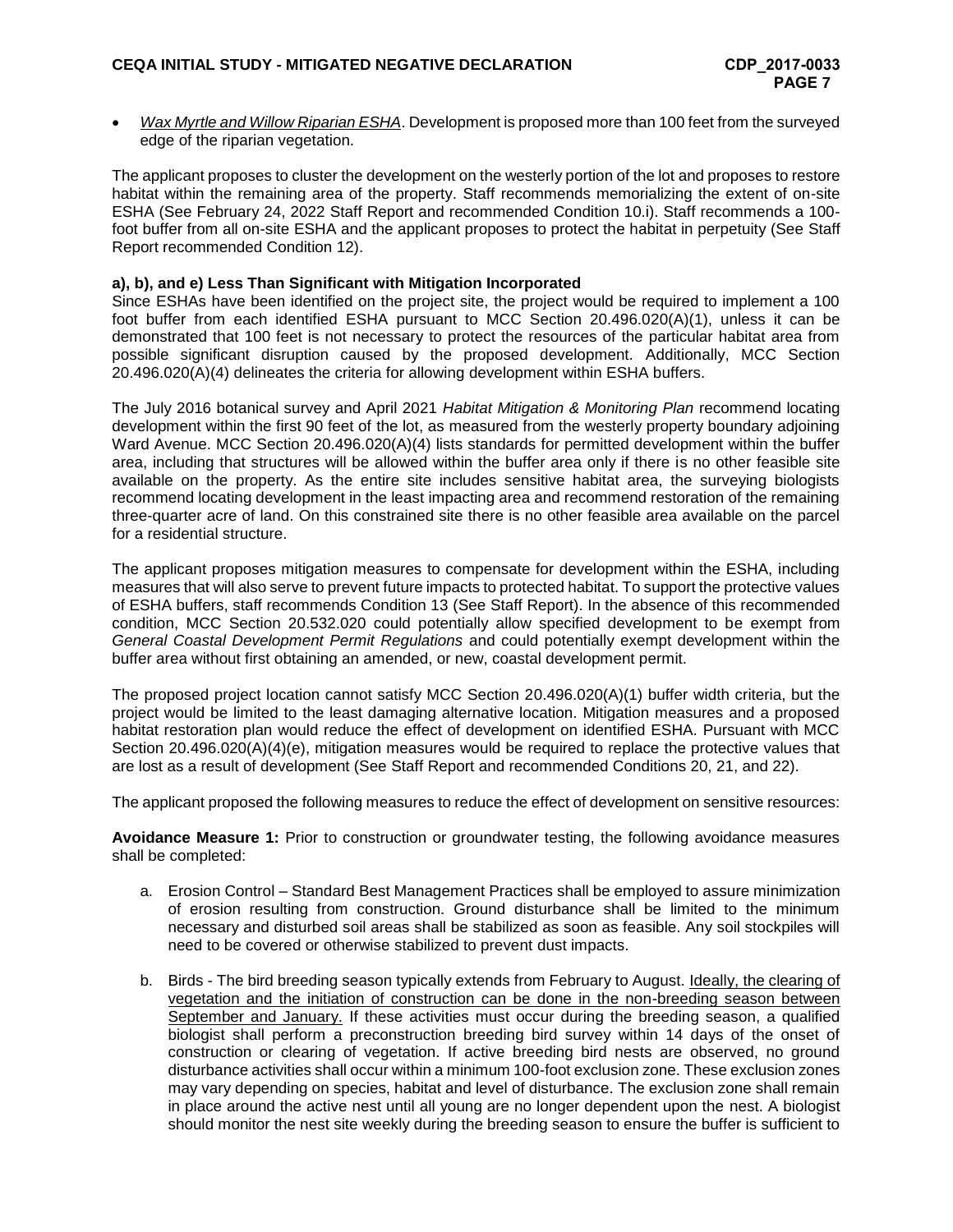protect the nest site from potential disturbances.

- c. Bats As with birds, bat roost sites can change from year to year, so pre-construction surveys are usually necessary to determine the presence or absence of bat roost sites in a given area. Preconstruction bat surveys do not need to be performed if work or vegetation removal is conducted between September 1 and October 31, after young have matured and prior to the bat hibernation period. However, if it is necessary to disturb potential bat roost sites between November 1 and August 31, pre-construction surveys should be conducted. Pre-construction bat surveys involve surveying trees, rock outcrops, and buildings subject to removal or demolition for evidence of bat use (guano accumulation, or acoustic or visual detections). If evidence of bat use is found, then biologists shall conduct acoustic surveys under appropriate conditions using an acoustic detector, to determine whether a site is occupied. If bats are found, a minimum 50 foot buffer should be implemented around the roost tree. Removal of roost trees should occur in September and October, or after the bats have left the roost. In summary, no impacts would be expected and therefore no preconstruction surveys would be required for the species above if vegetation removal (including standing dead trees) is scheduled for the months of September or October. The months of November through August would require a bird and/or bat survey dependent on the time of year.
- d. Northern Red-Legged Frog Project contractors will be trained by a qualified biologist in the identification of the northern red-legged frog (Rana aurora). A survey for Northern red-legged frog should occur within two weeks prior to construction. Construction crews will begin each day with a visual search around all stacked or stored materials, as well as along any silt fences to detect the presence of frogs. If a special status frog is detected, construction crews will contact California Department of Fish and Wildlife or a qualified biologist to relocate northern red-legged frogs prior to re-initiating work. If a rain event occurs during the construction period, all ground disturbing construction-related activities will cease for a period of 48 hours after the rain stops. Prior to resuming ground disturbing construction activities, trained construction crew member(s) will examine the site for the presence of frogs. If no special status frogs are found, construction activities may resume.
- e. Sonoma Tree Vole If beach pine trees are to be removed to accommodate the development, a Sonoma tree vole survey shall occur within two weeks of tree removal activities. Protocols per the California Department of Fish and Wildlife shall be followed should Sonoma tree vole nests be identified in trees to be removed.
- f. Low Impact Development Creation of new impervious surfaces should be minimized to the lowest extent necessary. A low-impact development design should be incorporated into the development to address runoff from new impervious surfaces, assuring runoff from the site is adequately infiltrated within the boundaries of the property, and runoff patterns for wetland and sensitive plant areas are maintained or improved.

**Mitigation Measure 1: Prior to construction or groundwater testing, the property owner shall provide for** the measures described in the *Habitat Mitigation and Monitoring Plan* report prepared by Rincon Consultants and dated April 2021, including the following:

a. **Implementation Plan.** This section explains how the *Habitat Mitigation and Monitoring Plan* will be implemented; beginning with the required pre-construction activities, site preparation, botanical monitoring, and weed management during the construction phase of the Project and annually for five years thereafter. The primary method of mitigating the loss of Howell's spineflower will be conserving the existing population and promoting the expansion of the population through on-site restoration efforts involving the removal of iceplant and non-native grasses.

The techniques described below can be adjusted in consultation with the designated restoration ecologist, and in consultation with California Department of Fish and Wildlife or U.S. Fish and Wildlife Service. Note that an Incidental Take Permit shall be obtained from CDFW prior to all activities that require impacts to the species.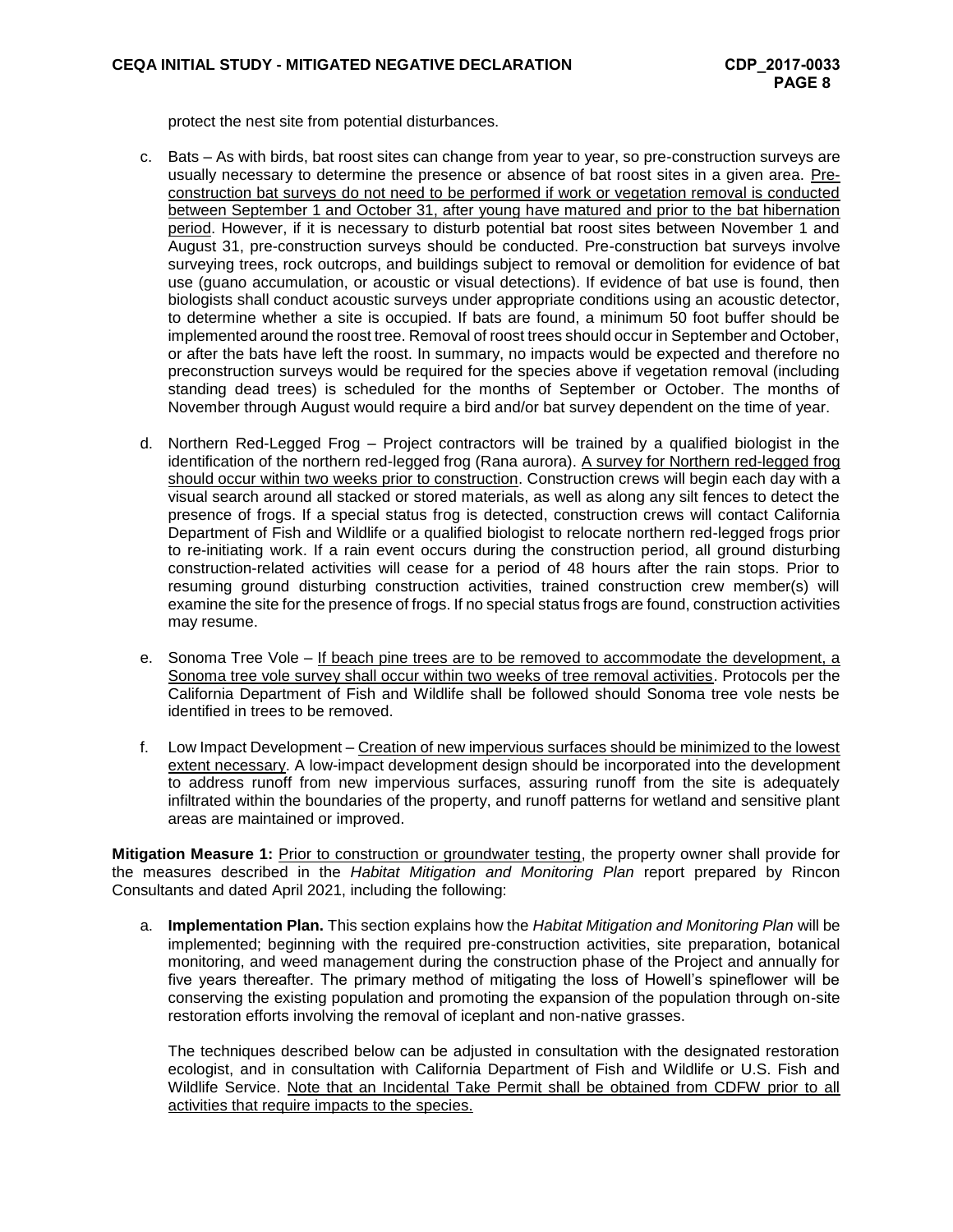On-site Mitigation shall include *Preservation, Restoration,* and *Howell's spineflower monitoring,* as follows:

*(1) Preservation*. The largest existing population of Howell's spineflower on the property occurs in the dune mat habitat outside of the project footprint. This area will be maintained free of iceplant and non-native grasses to the extent practicable if these species are identified in the existing rare plant habitat during monitoring. Previous studies have shown that this species needs some kind of disturbance periodically in order to maintain the vegetation gaps or sparsely vegetated nature of the habitat it occupies. The restoration area and remaining undeveloped portion of the property will be managed according to the terms outlined in the *Habitat Mitigation and Monitoring Plan* and protected from future development in perpetuity by a deed restriction agreement.

Prior to occupancy, the property owner shall install low profile split-rail wood or similar type fencing along the north side of the driveway and on the east side of (behind) the house to deter entry into the restoration and preservation area.

*(2) Restoration*. The portions of the property outside of the project footprint where iceplant is established are threatening the species habitat and the local population by covering over and blanketing the open dune mat where this diminutive annual grows and carries out its dunes lifecycle. Hand pulling of all iceplant from this area shall be implemented and care will be taken to remove all roots of the iceplant from the site so the plants do not regrow. Hand pulling of the iceplant in these areas will likely result in the expansion of the Howell's spineflower population into areas currently occupied by iceplant and non-native annual grasses, such as ripgut brome, brome fescue, purple velvet grass and rattlesnake grass. Previous studies have shown that Howell's spineflower responds predictably and favorably to iceplant removal (USFWS 2011). The effort to completely remove iceplant from the property shall also involve hand pulling of non-native annual grasses to the extent practicable, so that these species do not invade into the newly opened and disturbed habitats. All green waste generated during site restoration will be removed and disposed of at an off-site location.

Prior to ground disturbing activities associated with installation of the ground water well and aboveground water tank within dune mat habitat, the top six to eight-inches of topsoil will be salvaged and set aside for later use during restoration activities within restorable dune mat habitat. Care will be taken to ensure salvaged topsoil is transported by hand (e.g., wheelbarrow), temporarily stored within the construction staging area, covered and clearly labeled until it is ready for use during site restoration. Salvaged topsoil will be used sparingly in areas where iceplant and non-native grasses have been removed so as not to unnecessarily compact the existing topsoil or create unfavorable conditions for natural recruitment of Howell's spineflower.

*(3) Howell's spineflower Monitoring*. Following construction of the home on the site and implementation of restoration efforts outside of the project footprint, the conservation area and Howell's spineflower shall be monitored annually by a qualified botanist or restoration ecologist. In the first year following construction the botanist or ecologist will establish 20 one-yard-square randomly placed permanent plots within the Howell's spineflower habitat within conservation area and record the number of Howell's spineflower in each plot. The botanist or ecologist will take a photo of each plot annually. Annual monitoring will occur for five years after construction.

#### b. **Invasive Weed Management and Habitat Enhancement** shall include *Construction Phase Control and Prevention and Ongoing Control and Prevention Measures,* as follows:

*(1) Construction Phase Control and Prevention.* To minimize risk of introducing new invasive species to the property during construction, all equipment must be inspected and free of mud, seeds, and other vegetation debris prior to deployment at the property. Prior to accessing the property for work in the project footprint, all equipment will be inspected and cleaned if necessary. The limits of the proposed disturbance footprint will be marked in the field by stakes and silt fencing or orange snow fencing to prevent construction activities from accidentally spilling over into the conservation area.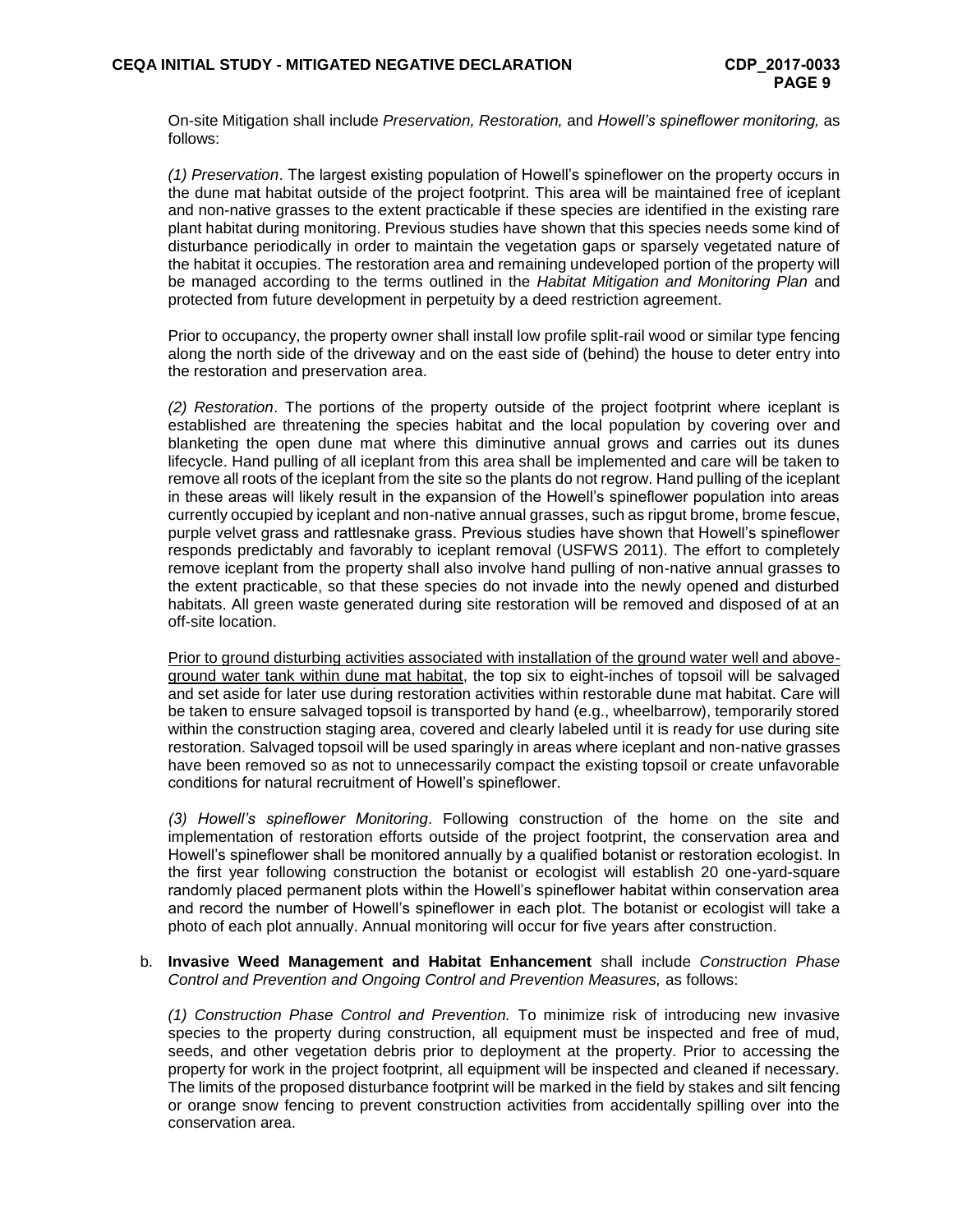*(2) Ongoing Control and Prevention Measures.* Seasonally timed weeding shall be done mechanically, by hand, during the five-year monitoring period. Weed control of any new iceplant and non-native grasses (e.g., ripgut brome, brome fescue, purple velvet grass, rattlesnake grass) shall occur annually for five-years.

All personnel performing weed management activities must first be trained by the designated ecologist on the presence of special status plants in the weed management area and all work within proximity to spineflower areas shall be overseen by a biologist. Photos of rare plants clearly identified as species to be protected and left intact, will be provided to workers tasked with removing weeds. Hand removal of weeds shall be the only method of removal to be used. All green waste generated during weed management shall be collected and disposed of at an off-site location.

c. **Success Criteria.** Success criteria are required to objectively assess the overall accomplishments and status of the mitigation efforts. The fundamental purpose of the five-year monitoring program is to measure whether or not the success criteria have been met. The success criteria presented below were selected based on a review of the property conditions and mitigation measures, a detailed examination of existing data, and consideration of optimal mitigation results.

*Survival of existing population on site.* Approximately 0.31 acre of existing habitat shall be conserved, including 0.19 acre of dune mat habitat and 0.12 acre of dune rush habitat. Approximately 0.19 acre of habitat shall be restored, including restorable dune mat at a ratio of 5:1 for direct impacts to dune mat habitat and at a ratio of 0.1:1 for impacts to restorable dune mat habitat.

*Control of iceplant and non-native grasses.* Upon completion of the restoration implementation phase, iceplant and non-native grasses shall have been removed from the restoration area.

d. **Monitoring Program.** *Howell's Spineflower Mitigation:* The designated mitigation planting areas shall be monitored for five consecutive years following conservation and restoration efforts at the mitigation site or until the County and CDFW verify that this *Habitat Mitigation and Monitoring Plan* has been completed. Following completion of initial restoration activities and designation of on-site conservation areas, a qualified biologist will oversee the implementation of the required monitoring program. The objective of the monitoring program is to evaluate the progress and overall success of the *Habitat Mitigation and Monitoring Plan* in achieving the following goals: 5 to 1 habitat restoration for impacts to suitable dune mat habitat, 0.1 to 1 habitat restoration for impacts to restorable dune mat habitat, mitigation areas continue to support existing population of Howell's spineflower, and complete removal of iceplant and non-native annual grasses within unaffected areas of dune mat and restorable dune mat habitat.

*(1) Required Data Collection.* Annual monitoring for iceplant and non-native annual grasses shall be conducted in April of each year. The restoration area shall be inspected and any iceplant or nonnative annual grasses shall be mapped for removal. Representative photos shall be collected during the April visit to track progress. The collected data can also be used to determine the success of subsequent *Habitat Mitigation and Monitoring Plan* amendments as required by the adaptive management component of this *Plan*.

*(2) Monitoring Frequency and Reporting.* Monitoring for iceplant and non-native annual grasses shall occur annually in April, and any subsequent removal of these plants will occur by the end of April. Monitoring will assess whether the success criteria are being achieved and whether corrective measures need to be employed. Monitoring for the presence of Howell's spineflower within the 20 1-yard square randomly placed permanent plots will occur annually in May.

Annual reports shall be prepared following each year's monitoring effort to document the progress of the restoration program. Reports will be prepared for the property owner and shall be filed with the Mendocino County Planning and Building Services and California Department of Fish Wildlife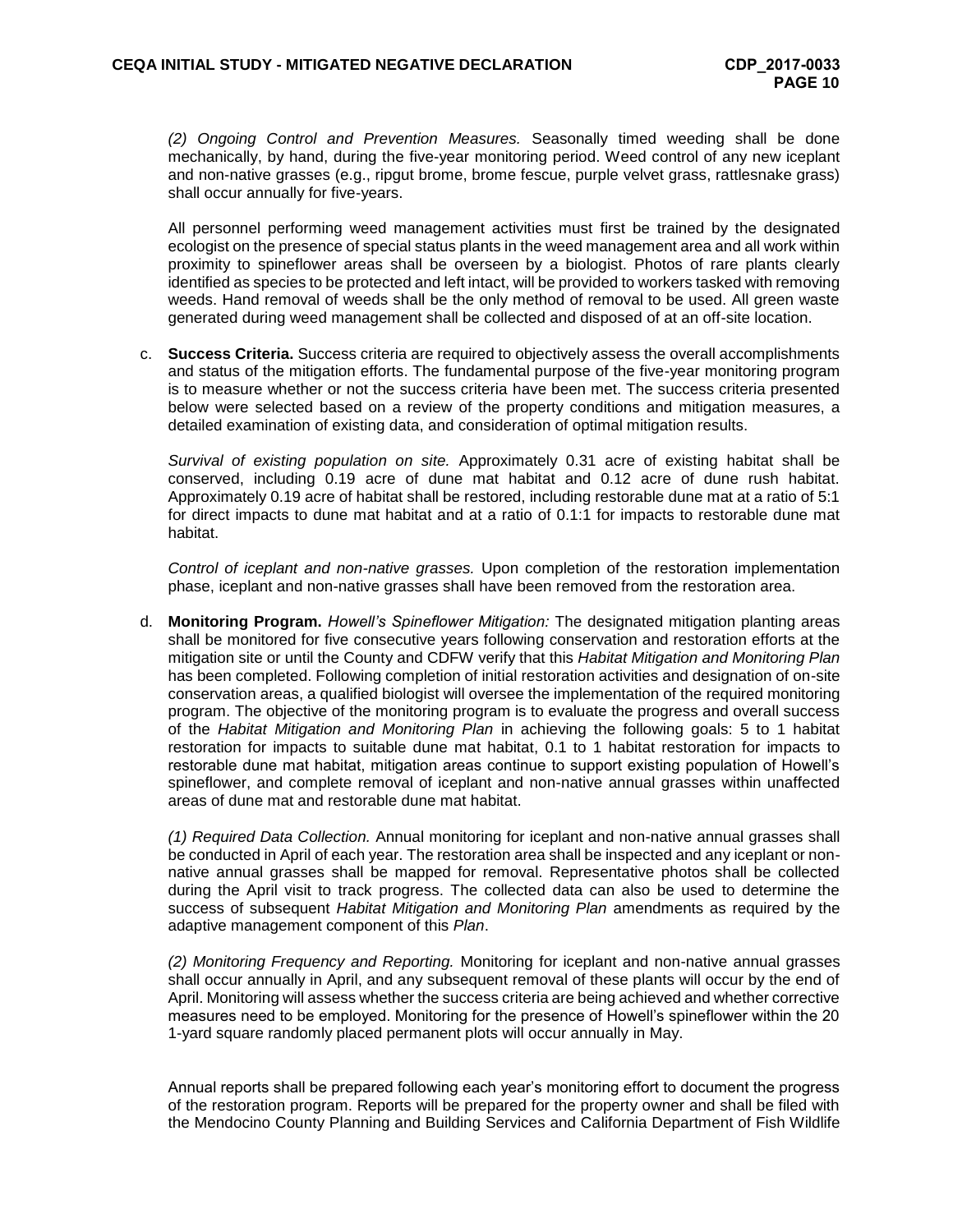by June 30th of each year.

e. **Monitoring Program.** *Invasive Weed Management and Habitat Enhancement.* While visiting the site during the annual April monitoring visit, personnel shall examine the property for the presence of iceplant and non-native annual grasses. Any new occurrences of these invasive species shall be controlled mechanically by the end of April through hand pulling if it is identified during the monitoring.

Control of invasive plant species shall be conducted by qualified individuals experienced in habitat restoration techniques as necessary to control and manage their spread and encourage the enhancement of existing Howell's spineflower habitat. A report documenting progress will be provided to the County annually, with a copy provided to CDFW. This progress report can be included within the mitigation monitoring report discussed in Monitoring Frequency and Reporting, j(2) above.

f. **Adaptive Management.** After the initial establishment of the conserved and restored habitat areas, an adaptive management approach will begin. It will include remedial measures to address problems observed within Howell's spineflower mitigation areas as needed (e.g., removal of weeds, etc.). The purpose of adaptive management is to provide a strategy to address unforeseen changes in site conditions. This strategy will guide decisions for revising the mitigation plan and implementing measures to address both foreseeable and unforeseen circumstances that adversely affect compensatory mitigation success. Specific adaptive management strategies will address both foreseen and unforeseen circumstances relating to success of the program. The measures must be designed to ensure the mitigation requirements and objectives are still being achieved. Adaptive measures may include alternative invasive species control methods, and revised monitoring requirements.

Monitoring visits by a qualified biologist as outlined in the Monitoring Program, above, will begin the adaptive management cycle. The information gathered during these monitoring visits will be used to evaluate the progress of the mitigation areas. This evaluation will determine if unforeseen challenges are threatening the success of the mitigation plantings and identify specific problems.

- g. **Completion of Mitigation.** Once the final success criteria are met, presumably after five years if no remedial measures are needed, the property owner shall submit a request in writing to the County to have a final site inspection with the goal of completing the mitigation program. California Department of Fish and Wildlife (CDFW) shall also be notified of completion. Once the County and CDFW have agreed that all success criteria defined in this *Habitat Mitigation and Monitoring Plan* have been met, no additional mitigation will be required.
- h. **Long-Term Maintenance.** Ongoing weed management is anticipated to be necessary to control invasive species. To maintain the conserved and restored Howell's spineflower habitat, it is recommended that long-term maintenance includes invasive weed management efforts. Long term maintenance is the responsibility of the property owner.

**Mitigation Measure 2:** The property owner shall provide for the following Mitigation Measures (as described in the *Incidental Take Permit Application* report Section 9 prepared by Rincon Consultants and dated April 2021):

**Mitigation Measure 2A**: At a ratio of 5:1 for direct impacts to dune mat habitat and at a ratio of 0.1:1 for impacts to restorable dune mat habitat, 0.19 acre of dune mat habitat shall be preserved and 0.13 acre shall be restored as dune mat. To reduce the potential of introduction of non-native species and to increase the overall chance of restoration success, a total of 0.21 acre of dune mat habitat shall be restored, this includes the remaining 0.09 acre of on-site restorable dune mat habitat.

**Mitigation Measure 2B**: To minimize risk of introducing new invasive species to the property during construction, all equipment must be inspected and free of mud, seeds, and other vegetation debris prior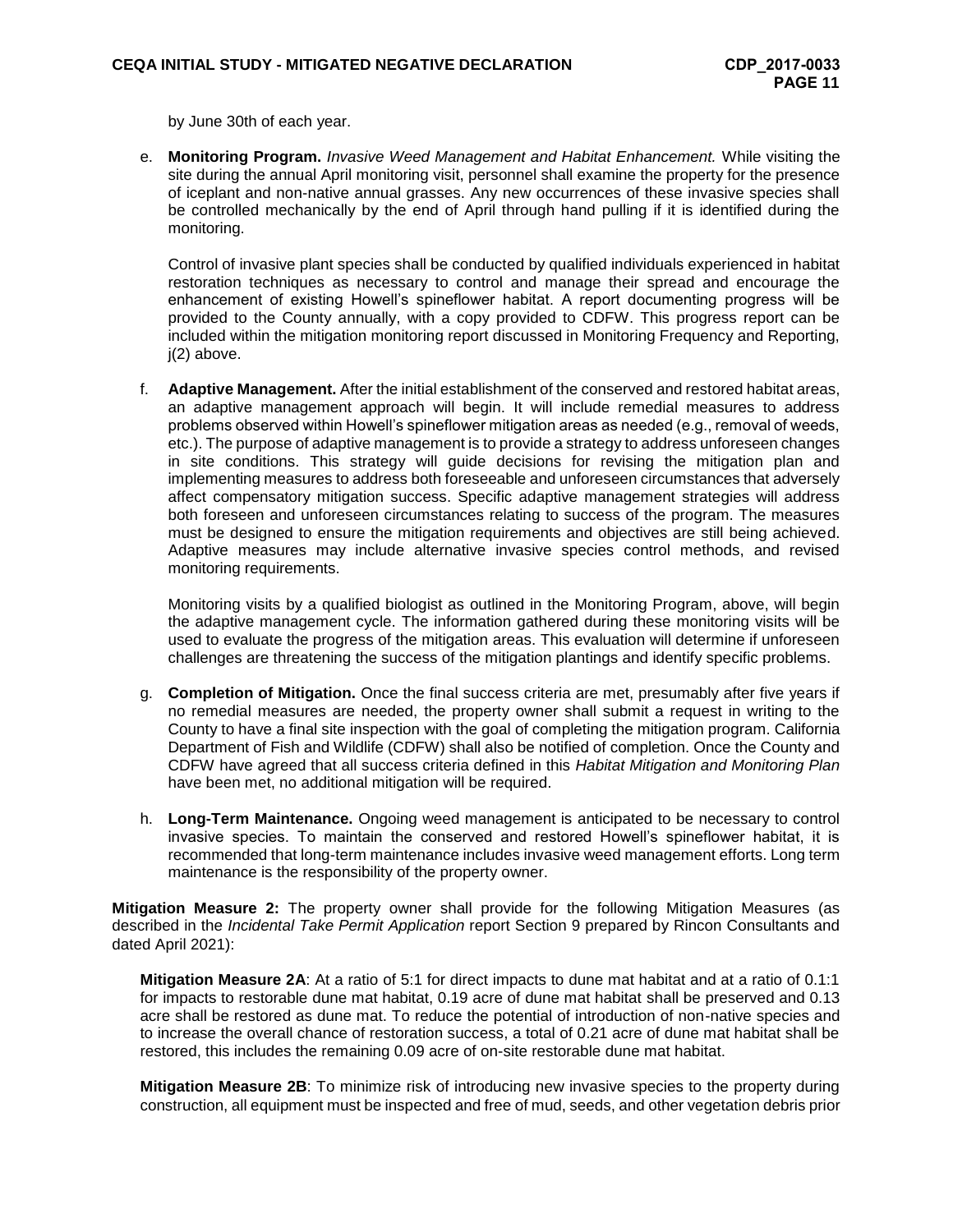to deployment at the property. Prior to accessing the property for work in the project footprint, all equipment will be inspected and cleaned if necessary.

**Mitigation Measure 2C**: Prior to the start of construction-related activities, protective fencing will be installed around sensitive habitat clearly defining the limits of work within the property.

**Mitigation Measure 2D**: The restoration area and remaining undeveloped portion of the property shall be managed according to the terms outlined in the *Habitat Mitigation and Monitoring Plan* and protected from future development in perpetuity by a Covenant and Environmental Restriction on Property or other appropriate deed restriction agreement.

With mitigation incorporated, a less than significant impact would occur.

#### **c) and d) Less Than Significant Impact**

The building site is located more than 100-feet from wetlands. Similarly avoidance measures were proposed to protect any native resident or migratory fish or wildlife species. The proposed project should have a less than significant impact on wetlands and migratory fish or wildlife species.

#### **f) No Impact**

There are no adopted Habitat Conservation Plan, Natural Community Conservation Plan, or other approved local, regional, or state habitat conservation plan applicable to the site. No impact would occur.

**Conclusion:** With the proposed mitigation incorporated, the proposed project would have a less than significant impact on biological resources. **(Less Than Significant Impact with Mitigation Incorporated)**

| V. CULTURAL RESOURCES.<br>Would the project:                                                                      | <b>Potentially</b><br>Significant<br>Impact | Less Than<br>Significant<br>with<br><b>Mitigation</b><br>Incorporated | Less Than<br>Significant<br>Impact | No<br>Impact |
|-------------------------------------------------------------------------------------------------------------------|---------------------------------------------|-----------------------------------------------------------------------|------------------------------------|--------------|
| a) Cause a substantial adverse change in the significance of a<br>historical resource as defined in § 15064.5?    |                                             |                                                                       | $\boxtimes$                        |              |
| b) Cause a substantial adverse change in the significance of an<br>archaeological resource pursuant to § 15064.5? |                                             |                                                                       | $\boxtimes$                        |              |
| c) Directly or indirectly destroy a unique paleontological resource or<br>site or unique geologic feature?        |                                             |                                                                       | $\boxtimes$                        |              |
| d) Disturb any human remains, including those interred outside of<br>formal cemeteries?                           |                                             |                                                                       | $\boxtimes$                        |              |

Coastal archaeological sites and areas are subject to archaeological surveys have been mapped by the California Archaeological Sites Survey, and the data is kept in the Cultural Resources Facility, Sonoma State University. These records, the most complete available, show seventy-nine (79) sites, distributed mainly along creek and river mouths and near present settlements, particularly between Cleone and Mendocino. <sup>7</sup> The maps also delineate twenty-six (26) archaeological survey areas ranging from 0.1-to-1,400-acres, only some of which include archaeological sites. To protect sites, the maps are confidential; however, landowners are entitled to know whether the sites are located on their property.

The proposed project was referred to California Historical Resource Information Center (CHRIS); and on November 19, 2019, CHRIS Staff responded with a recommendation that a qualified archaeologist conduct further archival and field study of the unsurveyed portions of the project area to identify cultural resources. The applicant hired Alex DeGeorgey, who surveyed and prepared a report that was accepted by Mendocino County Archaeological Commission on December 8, 2021. The Commission recommends including a discovery clause as a condition of project approval (See recommended Condition 8). As conditioned, the proposed project would be consistent with Coastal Element Chapter 3.5 archaeological resource policies and MCC Chapter 22.12.

<sup>7</sup> Mendocino County Coastal Element, §3.5 (2011).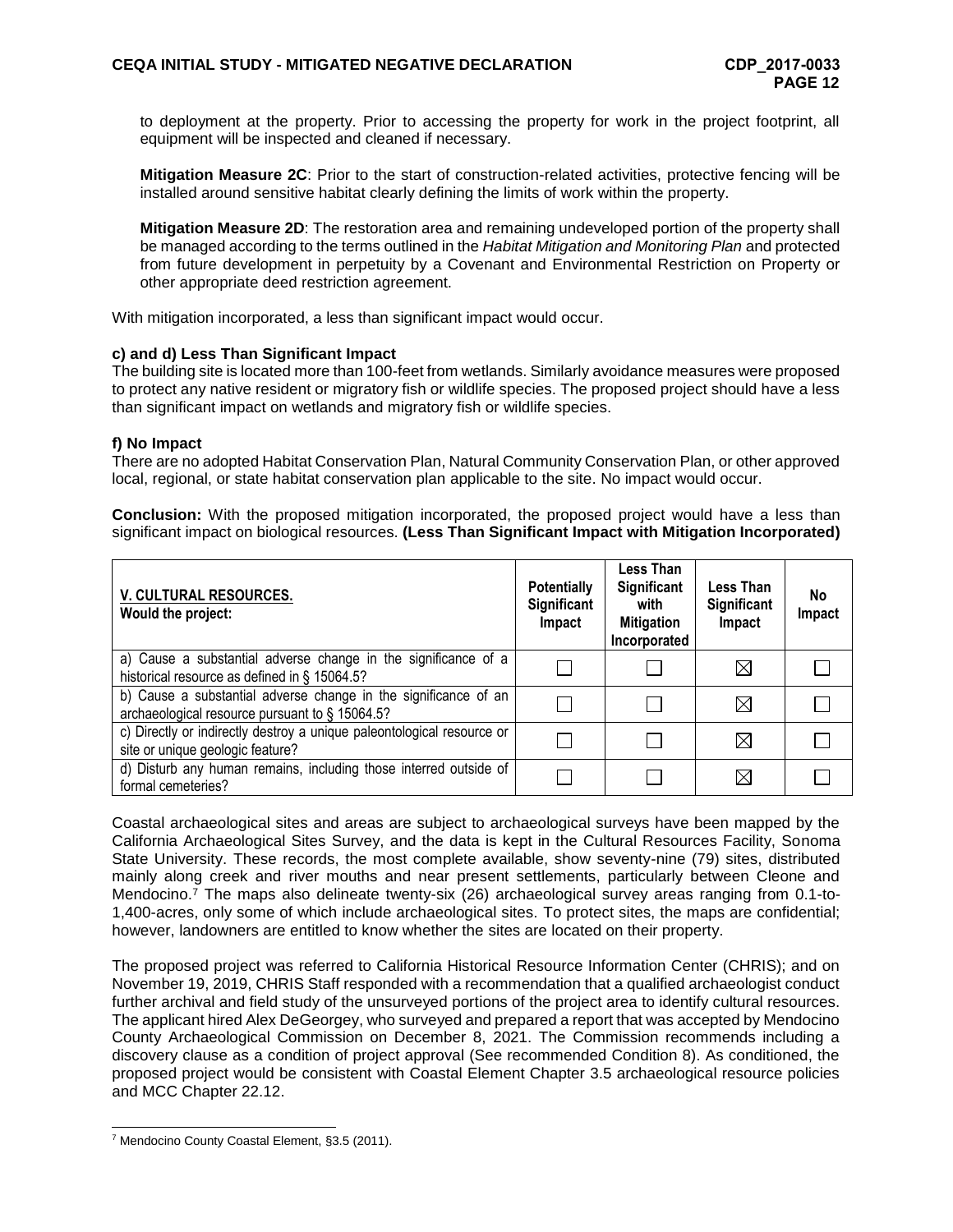#### **a), b), c), and d) Less Than Significant Impact**

As noted above, an archaeological survey of the project site was prepared by Alex DeGeorgey, which concluded that no archaeological or other types of historical resources were observed on the subject parcel. The project was referred to the Archaeological Commission for review and comment. During the Archaeological Commission hearing held on December 8, 2021, the submitted Archaeological Survey was reviewed by the Archaeological Commission and accepted.

The project was referred to three local tribes for review and comment, including the Cloverdale Rancheria, Sherwood Valley Band of Pomo Indians, and the Redwood Valley Little River Band of Pomo Indians; to date, no response has been received from the Cloverdale Rancheria.

A condition advises the applicants of the County's "Discovery Clause," which establishes procedures to follow in the event that archaeological or cultural materials are unearthed during site preparation or construction activities (See Staff Report recommended Condition 8).

**Recommended Condition 8:** If any archaeological sites or artifacts are discovered during site excavation or construction activities, the Applicant shall cease and desist from all further excavation and disturbances within 100-feet of the discovery, and make notification of the discovery to the Director of the Department of Planning and Building Services. The Director will coordinate further actions for the protection of the archaeological resource(s) in accordance with Section 22.12.090 of the Mendocino County Code.

With the inclusion of the recommended conditions of approval, the project is found consistent with Mendocino County policies for protection of historic, archaeological, and paleontological resources. A less than significant impact would occur.

**Conclusion:** The proposed project would have a less than significant impact on cultural resources**. (Less Than Significant Impact)**

| VI. GEOLOGY AND SOILS.<br>Would the project:                                                                                                                                                                                                                                                       | <b>Potentially</b><br>Significant<br>Impact | <b>Less Than</b><br>Significant with<br><b>Mitigation</b><br>Incorporated | Less Than<br>Significant<br>Impact | No<br>Impact |
|----------------------------------------------------------------------------------------------------------------------------------------------------------------------------------------------------------------------------------------------------------------------------------------------------|---------------------------------------------|---------------------------------------------------------------------------|------------------------------------|--------------|
| a) Expose people or structures to potential substantial adverse<br>effects, including the risk of loss, injury, or death involving:                                                                                                                                                                |                                             |                                                                           |                                    | $\times$     |
| i) Rupture of a known earthquake fault, as delineated on the most<br>recent Alguist-Priolo Earthquake Fault Zoning Map issued by the<br>State Geologist for the area or based on other substantial evidence<br>of a known fault? Refer to Division of Mines and Geology Special<br>Publication 42. |                                             |                                                                           |                                    |              |
| ii) Strong seismic ground shaking?                                                                                                                                                                                                                                                                 |                                             |                                                                           |                                    | X            |
| iii) Seismic-related ground failure, including liquefaction?                                                                                                                                                                                                                                       |                                             |                                                                           |                                    | $\times$     |
| iv) Landslides?                                                                                                                                                                                                                                                                                    |                                             |                                                                           |                                    | $\times$     |
| b) Result in substantial soil erosion or the loss of topsoil?                                                                                                                                                                                                                                      |                                             |                                                                           |                                    | $\boxtimes$  |
| c) Be located on a geologic unit or soil that is unstable, or that<br>would become unstable as a result of the project, and potentially<br>result in on- or off-site landslide, lateral spreading, subsidence,<br>liquefaction or collapse?                                                        |                                             |                                                                           |                                    |              |
| d) Be located on expansive soil, as defined in Table 18-1-B of the<br>Uniform Building Code (1994), creating substantial risks to life or<br>property?                                                                                                                                             |                                             |                                                                           |                                    | $\bowtie$    |
| e) Have soils incapable of adequately supporting the use of septic<br>tanks or alternative waste water disposal systems where sewers<br>are not available for the disposal of waste water?                                                                                                         |                                             |                                                                           |                                    |              |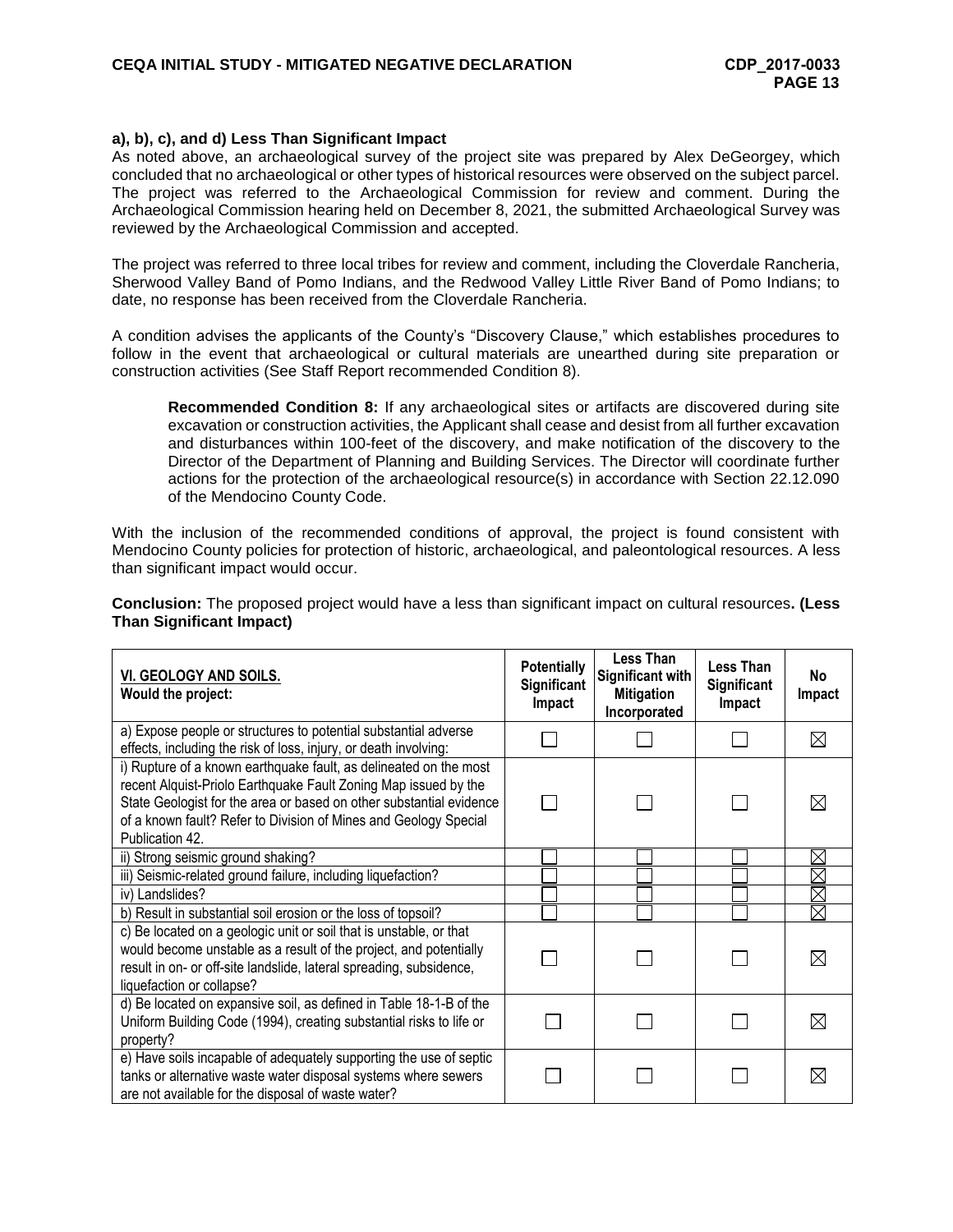The Mendocino County General Plan Chapter 3 Development Element discusses the area's seismic hazards. Mendocino County is located just south of the Cascadia Subduction Zone and will likely be subjected to a strong earthquake in the foreseeable future. A number of faults are located throughout the county, including the San Andreas Fault in the southwest corner of the county, the Maacama Fault in the inland valley from Sonoma County to Laytonville, the Round Valley Fault in the northeastern part of the county, and the Etsel Ridge Fault in the eastern portion of the County. <sup>8</sup> Any structure built in Mendocino County will likely be subjected to seismic activity during its expected lifespan. The property neither lies within, nor does it adjoin a mapped Alquist-Priolo Earthquake Fault Zone.<sup>9</sup> The San Andreas Fault is located approximately 5 miles west of the project site and is the nearest active fault.

The soils on the project site are predominately classified as Duneland (#138), with a small portion of the site in the southern panhandle portion of the site designated as Sirdrak loamy sand, 0 to 15 percent slopes (#204). 10,11 The Duneland soil consists of mounds and hills of loose sand blown from nearby beaches. Most areas are active and shifting, while other areas have been partially stabilized by sagebrush and grasses. Duneland exhibits no soil profile development and has very rapid permeability and a low available water capacity.<sup>12</sup>

The Sirdrak sandy loam soil, located in the southern-most portion of the site, is very deep, is somewhat excessively drained, and is located on stabilized sand dunes. Permeability is rapid in the Sirdrak soil and has a moderate available water capacity.<sup>13</sup>

## **a), b), c), d), and e) No Impact**

The site is not located on a geologic unit or soil that is unstable, or that would become unstable as a result of the proposed project, and potentially result in on- or off-site landslide, lateral spreading, subsidence, liquefaction or collapse.<sup>14</sup> A geologic field reconnaissance of the site and geotechnical analyses was performed for the property by Jim Glomb of Geotechnical and Environmental Consulting, dated October 10, 2017, to satisfy the permit requirements of the Mendocino County Building Department for the proposed project. Analyses included soil and geologic conditions, groundwater, faulting and seismicity, liquefaction potential and other seismic hazards, expansion potential, and recommendations. Groundwater was encountered at a depth of 10 feet. The conclusion is that the risk for liquefaction at the site is moderate.

The project site is not located on an expansive soil as defined in Table 18-1-B of the Uniform Building Code (1994) and would therefore not create substantial risks to life or property.

Under the proposed project, a septic system, including primary and replacement fields, would be installed, which could adequately be supported by the site's soils (See Site Evaluation Report prepared by Carl Rittiman and Associates). Additionally, per the referral response received from the Department of Environmental Health (DEH) dated November 16, 2021, a septic has been approved and is on file with DEH. No impact would occur.

**Conclusion:** The proposed project would have no impact on geology and soils. **(No Impact)**

<sup>8</sup> Mendocino County General Plan, §3-17 (2009).

<sup>&</sup>lt;sup>9</sup> State of California Special Studies Zones, Department of Conservation, Division of Mines and Geology.

<sup>10</sup> Mendocino County Planning and Building Services. 1991. *Local Soils* [map].

<sup>11</sup> United States Department of Agriculture, Natural Resources Conservation Service. *Soil Survey of Mendocino County, California, Western Part*. No Date. Accessed October 5, 2017. Available at:

https://www.nrcs.usda.gov/Internet/FSE\_MANUSCRIPTS/california/CA694/0/MendocinoWP\_CA.pdf.

<sup>12</sup> United States Department of Agriculture, Natural Resources Conservation Service. *Soil Survey of Mendocino County, California, Western Part*. No Date. Accessed October 5, 2017. Available at:

https://www.nrcs.usda.gov/Internet/FSE\_MANUSCRIPTS/california/CA694/0/MendocinoWP\_CA.pdf.

<sup>13</sup> United States Department of Agriculture, Natural Resources Conservation Service. *Soil Survey of Mendocino County, California, Western Part*. No Date. Accessed October 5, 2017. Available at:

https://www.nrcs.usda.gov/Internet/FSE\_MANUSCRIPTS/california/CA694/0/MendocinoWP\_CA.pdf.

<sup>14</sup> Mendocino County Department of Planning & Building Services. 1991. *LCP Land Capabilities & Natural Hazards* [map]*.*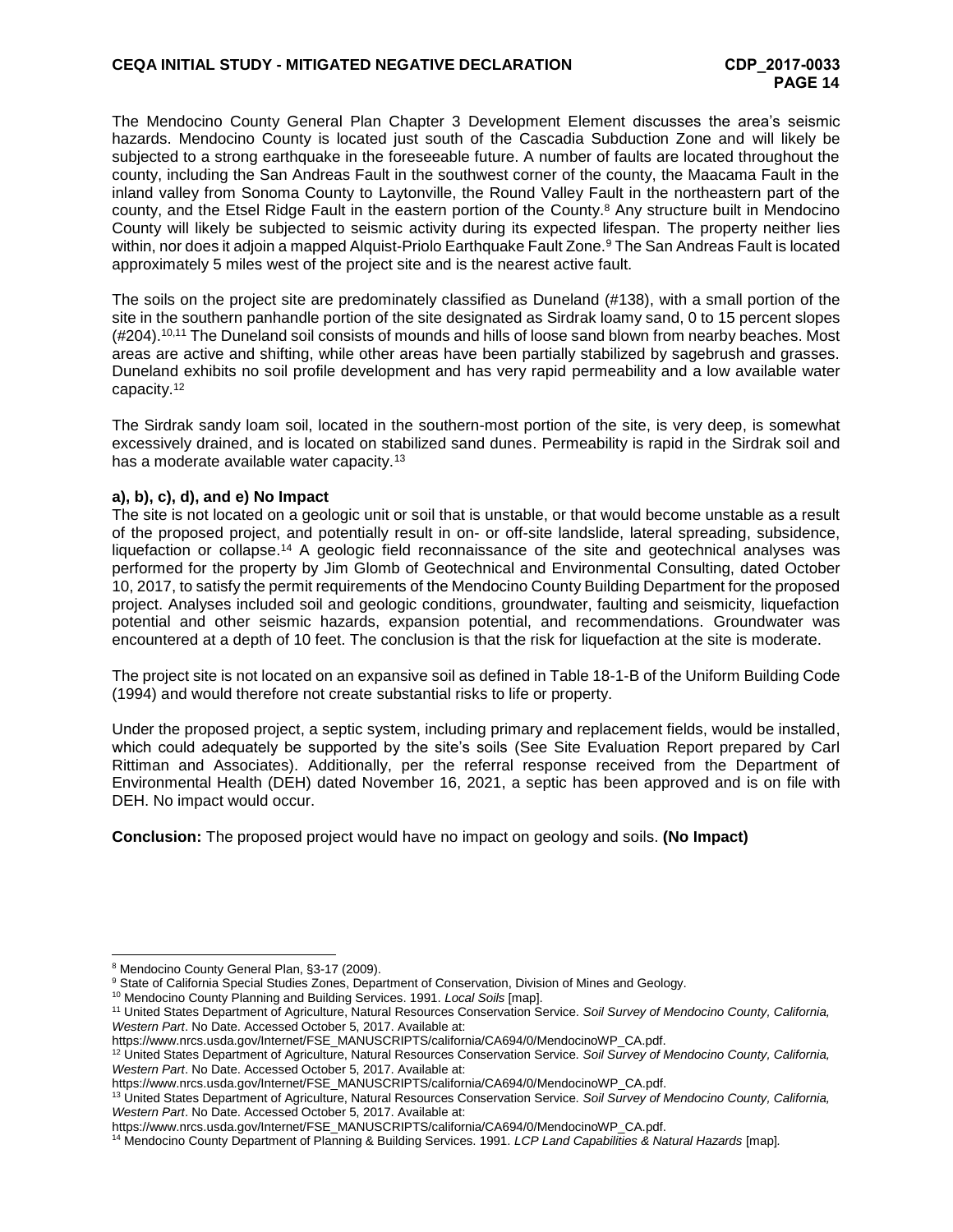| <b>VII. GREENHOUSE GAS EMISSIONS.</b><br>Would the project:                                                                         | <b>Potentially</b><br>Significant<br>Impact | Less Than<br>Significant with<br><b>Mitigation</b><br>Incorporated | <b>Less Than</b><br>Significant<br>Impact | No<br>Impact |
|-------------------------------------------------------------------------------------------------------------------------------------|---------------------------------------------|--------------------------------------------------------------------|-------------------------------------------|--------------|
| a) Generate greenhouse gas emissions, either directly or<br>indirectly, that may have a significant impact on the environment?      |                                             |                                                                    | $\boxtimes$                               |              |
| b) Conflict with an applicable plan, policy or regulation adopted for<br>the purpose of reducing the emissions of greenhouse gases? |                                             |                                                                    | $\boxtimes$                               |              |

The framework for regulating greenhouse gas (GHG) emissions in California is described under Assembly Bill (AB) 32. In 2006, the California Global Warming Solutions Act (AB 32) definitively established the state's climate change policy and set GHG reduction targets (Health & Safety Code §38500 et sec.), including setting a target of reducing GHG emissions to 1990 levels by 2020. AB 32 requires local governments to take an active role in addressing climate change and reducing GHG emissions. Because Mendocino County is primarily rural, the amount of GHG generated by human activities, primarily the burning of fossil fuels for vehicles, heating, and other uses, is small compared to other, more urban counties.<sup>15</sup> The MCAQMD does not have rules, regulations, or thresholds of significance for non-stationary or construction-related GHG emissions.

## **a) and b) Less Than Significant Impact**

Construction activities associated with the construction of a single-family residence and garage, and ancillary development, such as a driveway and utility improvements, are not anticipated to generate significant greenhouse gas emissions or conflict with an applicable plan, policy or regulation. Residential uses commonly have accessory construction, like driveways, and residential land use types are principally permitted at this location. These activities are limited in scope and duration and would not contribute significantly to greenhouse gas emissions. Given the relatively small size of the project scale, the proposed project would not have a measurable or considerable contribution to the cumulative GHG impact at the local, regional, or state level. There are no adopted local plans for reducing the emission of greenhouse gases. A less than significant impact would occur.

**Conclusion:** The proposed project would have a less than significant impact on greenhouse gas emissions. **(Less Than Significant Impact)**

| VIII. HAZARDS AND HAZARDOUS MATERIALS. Would the<br>project:                                                                                                                                                                                                              | <b>Potentially</b><br>Significant<br><b>Impact</b> | Less Than<br>Significant with<br><b>Mitigation</b><br>Incorporated | <b>Less Than</b><br>Significant<br>Impact | No.<br>Impact |
|---------------------------------------------------------------------------------------------------------------------------------------------------------------------------------------------------------------------------------------------------------------------------|----------------------------------------------------|--------------------------------------------------------------------|-------------------------------------------|---------------|
| a) Create a significant hazard to the public or the environment<br>through the routine transport, use, or disposal of hazardous<br>materials?                                                                                                                             |                                                    |                                                                    |                                           |               |
| b) Create a significant hazard to the public or the environment<br>through reasonably foreseeable upset and accident conditions<br>involving the release of hazardous materials into the environment?                                                                     |                                                    |                                                                    |                                           |               |
| c) Emit hazardous emissions or handle hazardous or acutely<br>hazardous materials, substances, or waste within one-quarter mile<br>of an existing or proposed school?                                                                                                     |                                                    |                                                                    |                                           |               |
| d) Be located on a site which is included on a list of hazardous<br>materials sites compiled pursuant to Government Code Section<br>65962.5 and, as a result, would it create a significant hazard to the<br>public or the environment?                                   |                                                    |                                                                    |                                           |               |
| e) For a project located within an airport land use plan or, where such<br>a plan has not been adopted, within two miles of a public airport or<br>public use airport, would the project result in a safety hazard for<br>people residing or working in the project area? |                                                    |                                                                    |                                           |               |

<sup>15</sup> Mendocino County General Plan §4-16 (2009).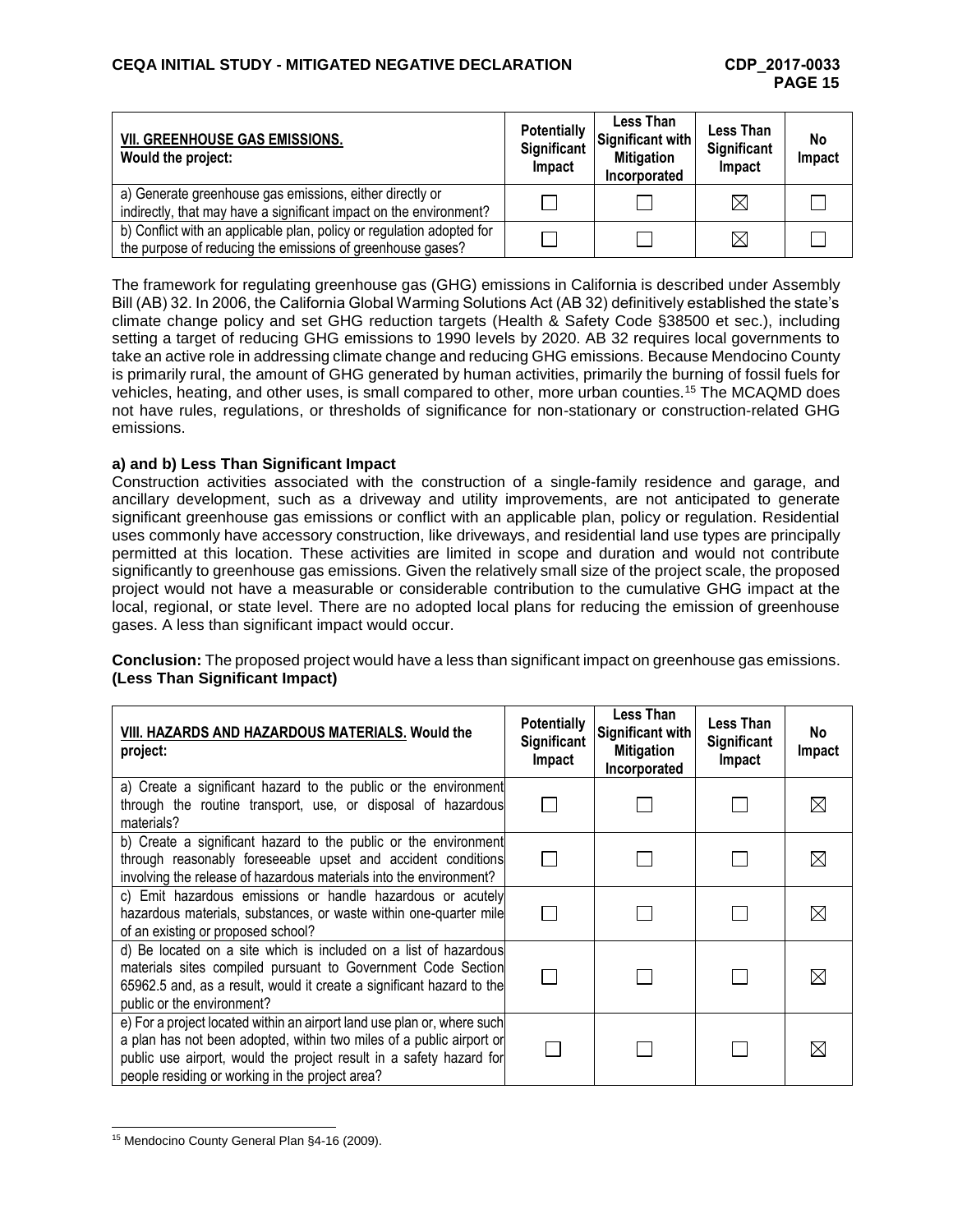| VIII. HAZARDS AND HAZARDOUS MATERIALS. Would the<br>project:                                                                                                                                                                  | <b>Potentially</b><br><b>Significant</b><br>Impact | Less Than<br>Significant with<br><b>Mitigation</b><br>Incorporated | Less Than<br><b>Significant</b><br>Impact | <b>No</b><br>Impact |
|-------------------------------------------------------------------------------------------------------------------------------------------------------------------------------------------------------------------------------|----------------------------------------------------|--------------------------------------------------------------------|-------------------------------------------|---------------------|
| f) For a project within the vicinity of a private airstrip, would the project<br>result in a safety hazard for people residing or working in the project<br>area?                                                             |                                                    |                                                                    |                                           |                     |
| g) Impair implementation of or physically interfere with an adopted<br>emergency response plan or emergency evacuation plan?                                                                                                  |                                                    |                                                                    |                                           |                     |
| h) Expose people or structures to a significant risk of loss, injury or<br>death involving wildland fires, including where wildlands are adjacent<br>to urbanized areas or where residences are intermixed with<br>wildlands? |                                                    |                                                                    | $\boxtimes$                               |                     |

A material is considered hazardous if it appears on a list of hazardous materials prepared by a federal, state, or local agency, or has characteristics defined as hazardous by a federal, state, or local agency. Chemical and physical properties such as toxicity, ignitability, corrosiveness, and reactivity cause a substance to be considered hazardous. These properties are defined in the California Code of Regulations (CCR), Title 22, §66261.20-66261.24. A "hazardous waste" includes any hazardous material that is discarded, abandoned, or will be recycled. Therefore, the criteria that render a material hazardous also cause a waste to be classified as hazardous (California Health and Safety Code, §25117).

The proposed project would establish a residential use involving the routine transport, use, and disposal of hazardous materials in small or limited quantities. These include construction materials, household cleaning supplies, and other materials including, but not limited to, fuel, cleaning solvents, lubricants associated with automobiles, small craft engines, and power tools. The project site does not include any known hazardous waste sites, as mapped by the State Water Resources Quality Control Board (SWRQCB)<sup>16</sup> or the California Department of Toxic Substances Control (DTSC),<sup>17</sup> nor are there any listed sites within the vicinity of the project site.

### **a), b), c), d), e), f), and g) No Impact**

The proposed project is located in an established rural residential area that is near emergency service providers. The project would not be located on a site which is on a list of hazardous material sites. The project would not create a significant hazard to the public or the environment through the routine transport, use, or disposal of hazardous materials nor will it create a significant hazard to the public or the environment through reasonably foreseeable upset and accident conditions involving the release of hazardous materials into the environment. Improper storage of potentially hazardous materials such as construction materials, household cleaning supplies, and fuel may result in contaminated stormwater runoff being discharged into nearby water bodies, including the Pacific Ocean to the west. This potential hazard is not significant if these materials, particularly construction debris, are properly stored on the project site and then disposed at an approved collection facility, such as the Caspar Transfer Station, located approximately 11 miles south of the site. Cleaning supplies and other household hazardous materials are less of a concern as they are routinely collected with the household waste and transported by waste haulers to approved disposal facilities.

Construction activities associated with the project would not emit hazardous emissions or handle hazardous or acutely hazardous materials, substances, or waste within one-quarter mile of an existing or proposed school. The project is not located on a site which is included on a list of hazardous materials sites compiled pursuant to Government Code Section 65962.5 and, as a result, would not create a significant hazard to the public or the environment. The project is not located with an airport land use plan, within two (2) miles of a public airport or public use airport or within the vicinity of a private airstrip. The project would not impair implementation of or physically interfere with an adopted emergency response plan or emergency evacuation plan. No impact would occur.

l <sup>16</sup> State Water Resources Quality Control Board. *GeoTracker.* Accessed October 5, 2017. Available at: https://geotracker.waterboards.ca.gov/.

<sup>17</sup> State of California. Department of Toxic Substances Control. *EnviroStor.* Accessed October 5, 2017. Available at: https://www.envirostor.dtsc.ca.gov/public/.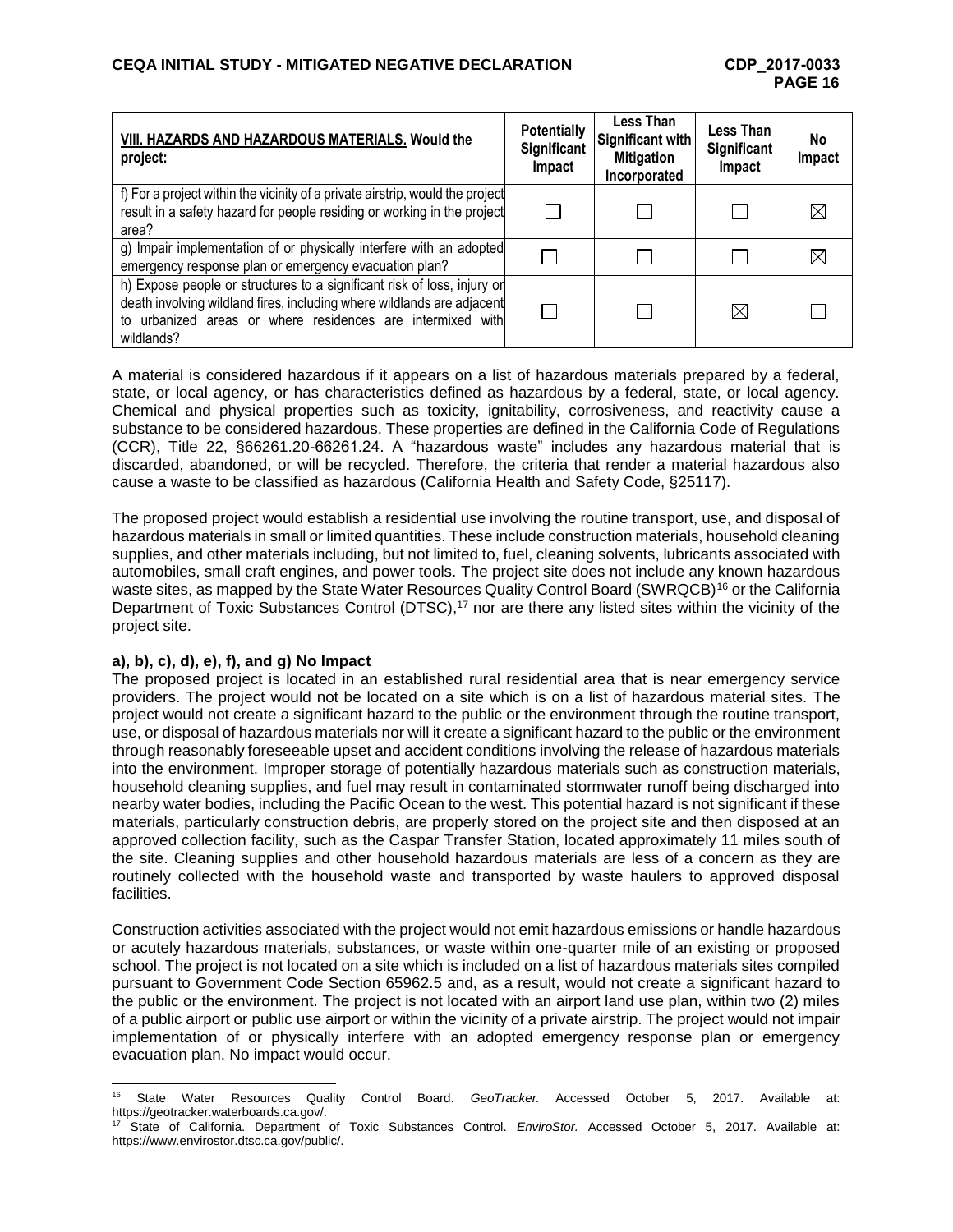#### **h) Less Than Significant Impact**

The California Department of Forestry and Fire Protection (CalFire) is the State agency in charge of enforcing the State's regulations regarding timber harvesting and fire protection. The project site is located within the State Responsibility Area (SRA) and is within the service boundaries of the Fort Bragg Rural Fire Protection District (FBRFPD).<sup>18</sup> Additionally, the parcel is located in an area characterized by a moderate fire hazard severity rating<sup>19</sup> and is located immediately adjacent to MacKerricher State Park. The Applicants submitted a State Fire Safe Regulations Application Form to CalFire, in which conditional approval was granted, and conditioned the project to ensure adequate standards related to address, driveway, defensible space, and maintaining defensible space. The Applicants would be required to have a clearly posted address, adequate driveway width for emergency response vehicles, and maintain defensible space for fire protection purposes. As such, a less than significant impact would occur.

**Conclusion:** The proposed project would have a less than significant impact on hazards and hazardous materials. **(Less Than Significant Impact)**

| IX. HYDROLOGY AND WATER QUALITY. Would the project:                                                                                                                                                                                                                                                                                                                                                          | <b>Potentially</b><br>Significant<br>Impact | <b>Less Than</b><br>Significant<br>with<br><b>Mitigation</b><br>Incorporated | <b>Less Than</b><br>Significant<br>Impact | <b>No</b><br>Impact |
|--------------------------------------------------------------------------------------------------------------------------------------------------------------------------------------------------------------------------------------------------------------------------------------------------------------------------------------------------------------------------------------------------------------|---------------------------------------------|------------------------------------------------------------------------------|-------------------------------------------|---------------------|
| a) Violate any water quality standards or waste discharge<br>requirements?                                                                                                                                                                                                                                                                                                                                   |                                             |                                                                              |                                           | $\boxtimes$         |
| b) Substantially deplete groundwater supplies or interfere<br>substantially with groundwater recharge such that there would be a<br>net deficit in aquifer volume or a lowering of the local groundwater<br>table level (e.g., the production rate of pre-existing nearby wells<br>would drop to a level which would not support existing land uses or<br>planned uses for which permits have been granted)? |                                             |                                                                              | $\boxtimes$                               |                     |
| c) Substantially alter the existing drainage pattern of the site or area,<br>including through the alteration of the course of a stream or river, in a<br>manner which would result in substantial erosion or siltation on- or<br>off-site?                                                                                                                                                                  |                                             |                                                                              | ⊠                                         |                     |
| d) Substantially alter the existing drainage pattern of the site or area,<br>including through the alteration of the course of a stream or river, or<br>substantially increase the rate or amount of surface runoff in a<br>manner which would result in flooding on- or off-site?                                                                                                                           |                                             |                                                                              | ⊠                                         |                     |
| e) Create or contribute runoff water which would exceed the capacity<br>of existing or planned stormwater drainage systems or provide<br>substantial additional sources of polluted runoff?                                                                                                                                                                                                                  |                                             |                                                                              |                                           | $\boxtimes$         |
| f) Otherwise substantially degrade water quality?                                                                                                                                                                                                                                                                                                                                                            |                                             |                                                                              |                                           | $\boxtimes$         |
| g) Place housing within a 100-year flood hazard area as mapped on a<br>federal Flood Hazard Boundary or Flood Insurance Rate Map or other<br>flood hazard delineation map?                                                                                                                                                                                                                                   |                                             |                                                                              |                                           | $\boxtimes$         |
| h) Place within a 100-year flood hazard area structures which would<br>impede or redirect flood flows?                                                                                                                                                                                                                                                                                                       |                                             | $\vert \ \ \vert$                                                            |                                           | $\boxtimes$         |
| i) Expose people or structures to a significant risk of loss, injury or<br>death involving flooding, including flooding as a result of the failure of<br>a levee or dam?                                                                                                                                                                                                                                     |                                             |                                                                              |                                           | $\boxtimes$         |
| j) Inundation by seiche, tsunami, or mudflow?                                                                                                                                                                                                                                                                                                                                                                |                                             |                                                                              |                                           | $\boxtimes$         |

According to the Mendocino County General Plan, the most critical surface water quality problem in Mendocino County is sedimentation. Major sources of sediment include erosion from barren or poorly vegetated soils, erosion from the toes of slides along stream channels, and sediments from roads.

l <sup>18</sup> Mendocino County Department of Planning & Building Services. 1991. *Fire Hazard Zones & Responsibility Areas* [map].

<sup>19</sup> Mendocino County Department of Planning & Building Services. 1991. *Fire Hazard Zones & Responsibility Areas* [map].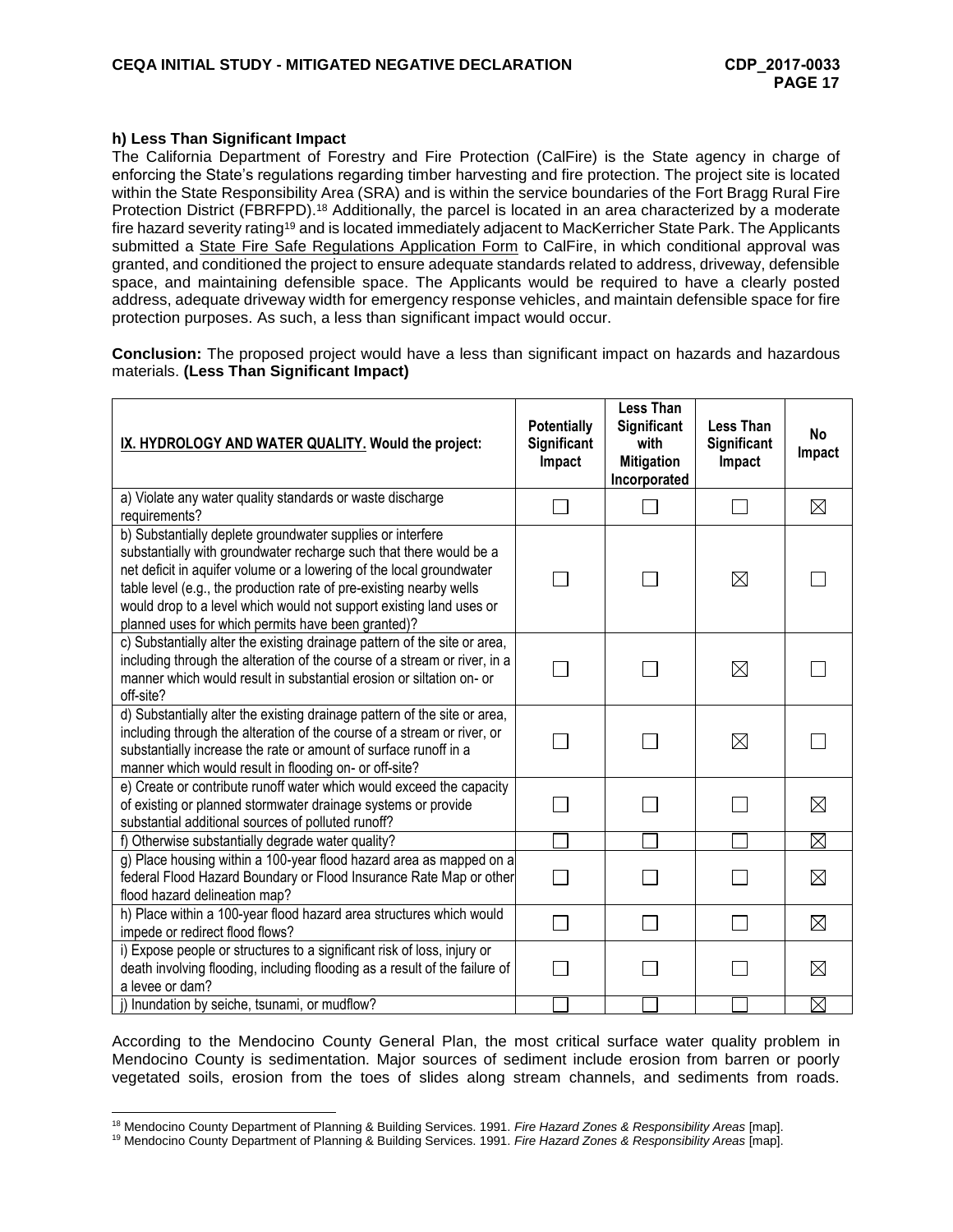Manmade sources of sedimentation are a byproduct of current and historical land uses, including logging, agriculture, mining, processing of alluvial aggregate material, road construction and erosion from unpaved roads, and other development-related projects within the county. Per MCC Chapter 20.492, the project contractor would be required to employ Best Management Practices (BMPs) to minimize erosion and avoid runoff into sensitive habitat areas. Straw bales, coir rolls, and/or silt fencing structures would be installed along the edge of the construction area prior to construction and would be maintained throughout the construction period to contain runoff from the construction area. Staff finds incorporation of the BMPs would be sufficient to prevent water runoff.

The site is located within a mapped "dunes" groundwater area.<sup>20</sup> The site would be served by a proposed well and septic system. Under the proposed project, several utility improvements would occur on the site, drilling a production well; installing a septic system, propane tank, rainwater catchment system, and water storage tank. Additionally, trenching would be required to extend utilities to the proposed development.

The County's storm drainage system is maintained by the Mendocino County Department of Transportation (MCDOT); however, storm drainage infrastructure is limited within the vicinity of the project site. The project is subject to Mendocino County Ordinance No. 4313 *Storm Water Runoff Pollution Prevention Procedure* (Mendocino County Code Chapter 16.30 et seq.), which requires that, "…any person performing construction and grading work anywhere in the County shall implement appropriate Best Management Practices to prevent the discharge of construction waste, debris or contaminants from construction materials, tools, and equipment from entering the storm drainage system."<sup>21</sup> This ordinance was developed and adopted by Mendocino County to comply with requirements of the County's Phase II Municipal Separate Storm Sewer System (MS4) General Permit administered by the State Water Resources Control Board (SWRCB).

The location of the proposed development is designated as an "Area of Minimal Flood Hazard" (Zone Z) and is not within a 100-year flood hazard area as mapped on a federal Flood Hazard Boundary, Flood Insurance Rate Map, or other flood hazard delineation map.<sup>22</sup>

### **a) No Impact**

The proposed project would not violate any water quality standards or waste discharge requirements. All necessary permits for the one on-site well and a septic system would be obtained from DEH. The wells and septic system would be installed and operated in compliance with all standards and requirements. No impact would occur.

### **b), c) and d) Less Than Significant Impact**

The proposed project would not substantially deplete groundwater supplies or interfere substantially with groundwater recharge such that there would be a net deficit in aquifer volume or a lowering of the local groundwater table level. Additionally, while the amount of impervious area on the site would increase, implementation of the proposed project would not substantially alter the existing drainage pattern of the site or area and would not result in substantial flooding on- or off-site. A less than significant impact would occur.

As previously discussed, the proposed project would be required to employ Standard Best Management Practices (BMPs), such as straw bales, coir rolls, and/or silt fencing structures, to ensure the minimization of erosion resulting from construction and to avoid runoff into sensitive habitat areas. Additionally, the project would be required to stabilize disturbed soils and vegetate bare soil created by the construction phase of the project. As required by MCC Chapter 20.492, the proposed project would not result substantially alter the existing drainage pattern of the site or area and would not result in substantial soil erosion or siltation on- or off-site, and a less than significant impact would occur.

### **e), f), g), h), i), and j) No Impact**

l

The project would not create or contribute runoff water that would exceed the capacity of the existing or planned stormwater drainage systems, since storm drainage infrastructure is limited within the vicinity of

<sup>20</sup> Mendocino County Department of Planning & Building Services. 1991. *Groundwater Resources* [map].

<sup>21</sup> Mendocino County Department of Planning & Building Services. Mendocino County General Plan. Chapter 3.16. 2009.

<sup>&</sup>lt;sup>22</sup>Federal Emergency Management Agency. Flood Insurance Rate Map, Panels 06045C0820G and 06045C101G, effective June 18, 2017. Accessed October 5, 2017. Available at: https://msc.fema.gov/portal/search.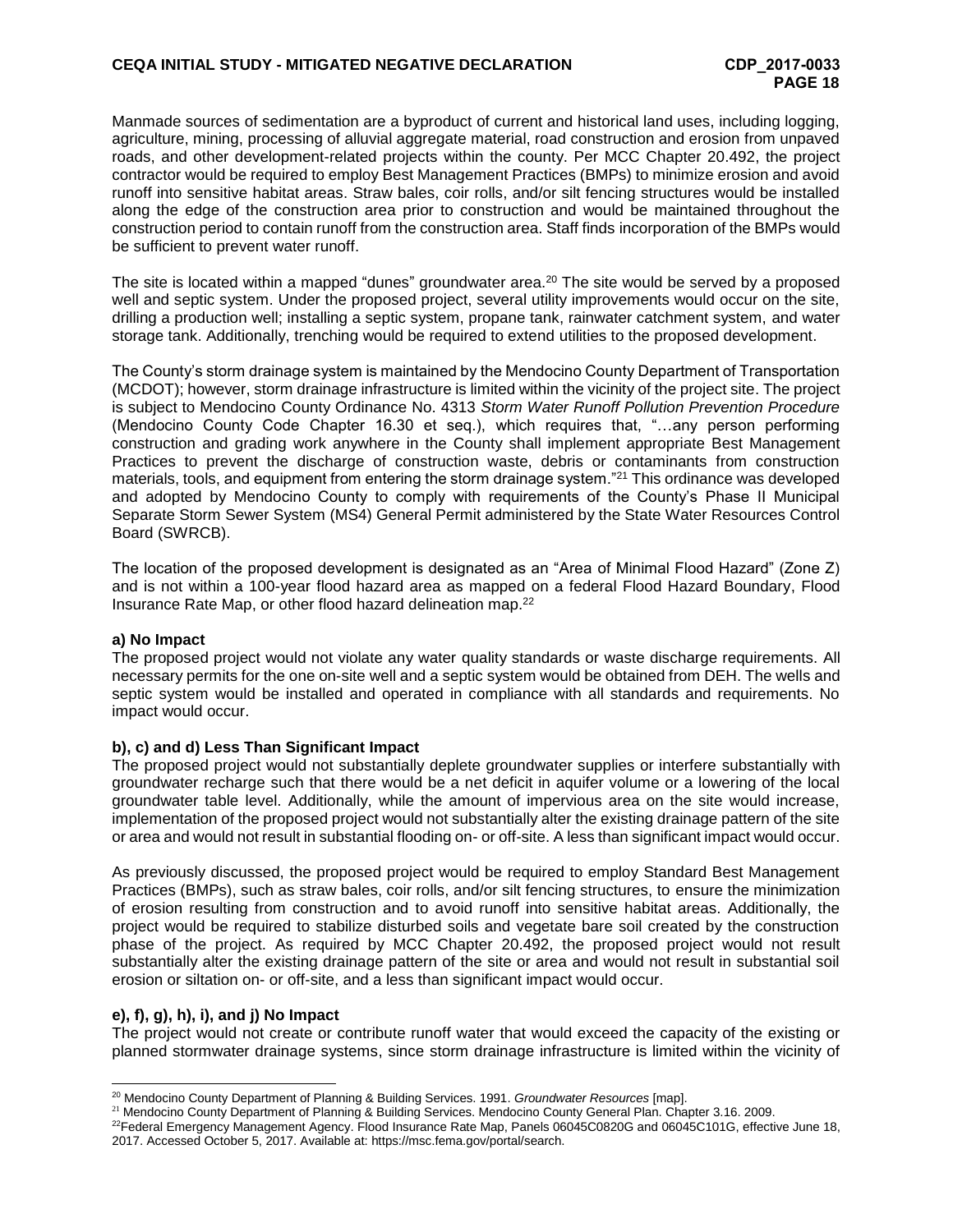## **CEQA INITIAL STUDY - MITIGATED NEGATIVE DECLARATION CDP\_2017-0033**

the project site. Additionally, the project would not provide substantial additional sources of polluted runoff or substantially degrade water quality. The location of the proposed development is designated as an "Area of Minimal Flood Hazard" (Zone Z) and is not within a 100-year flood hazard area as mapped on a federal Flood Hazard Boundary or Flood Insurance Rate Map or other flood hazard delineation map.<sup>23</sup> The proposed development would not be located within a 100-year flood hazard area which would impede or redirect flood flows or expose people or structures to a significant risk of loss, injury or death involving flood, including flooding as a result of the failure of a levee or dam. The proposed project is not in an area where seiches, tsunamis, or mudflows are likely to occur. No impact would occur.

**Conclusion:** The proposed project would have a less than significant impact on hydrology and water quality. **(Less Than Significant Impact)**

| X. LAND USE AND PLANNING.<br>Would the project:                                                                                                                                                                                                                                                                         | <b>Potentially</b><br><b>Significant</b><br>Impact | Less Than<br>Significant with<br><b>Mitigation</b><br>Incorporated | Less Than<br>Significant<br>Impact | No<br><b>Impact</b> |
|-------------------------------------------------------------------------------------------------------------------------------------------------------------------------------------------------------------------------------------------------------------------------------------------------------------------------|----------------------------------------------------|--------------------------------------------------------------------|------------------------------------|---------------------|
| a) Physically divide an established community?                                                                                                                                                                                                                                                                          |                                                    |                                                                    |                                    |                     |
| b) Conflict with any applicable land use plan, policy, or regulation<br>of an agency with jurisdiction over the project (including, but not<br>limited to the general plan, specific plan, local coastal program, or<br>zoning ordinance) adopted for the purpose of avoiding or<br>mitigating an environmental effect? |                                                    |                                                                    |                                    |                     |
| c) Conflict with any applicable habitat conservation plan or natural<br>community conservation plan?                                                                                                                                                                                                                    |                                                    |                                                                    |                                    |                     |

The proposed project, as conditioned, is consistent with the policies of the Local Coastal Program of the General Plan and the MCC Chapter 20.380 and Sections 20.532.095 and 20.532.100. The subject parcel is classified and zoned as Rural Residential (RR5(1)) by the Coastal Element of the Mendocino County General Plan and the Mendocino County Coastal Zoning Code. The parcel is substandard in size, as it is less than 5 acres.

The project includes the development of a single-family residence, which is consistent with the intent of the Rural Residential Classification and District and consistent with surrounding development.

### **a) Less Than Significant Impact**

The project would not divide an established community as the proposed project is within an established residential area and would generally be consistent with surrounding development. The proposed singlefamily residence would be similar in size (total square feet) to the average residence on the surrounding properties (approximately 2,487-square-feet proposed to 2,756-square-feet on average). The proposed project has been designed as two stories in order to reduce the building footprint and reduce the project's potential impact on and encroachment into the ESHA areas identified on the project site. A less than significant impact would occur.

### **b) and c) No Impact**

The project would not conflict with any applicable land use plan, policy, or regulation of an agency with jurisdiction over the project, since the proposed use (single-family residential) is a principally permitted within the RR Classification and District. No impact would occur.

**Conclusion:** The proposed project would have a less than significant impact on land use and planning. **(Less Than Significant Impact)**

l <sup>23</sup>Federal Emergency Management Agency, Flood Insurance Rate Map, Panels 06045C0820G and 06045C101G, effective June 18, 2017. Accessed October 5, 2017. Available at: https://msc.fema.gov/portal/search.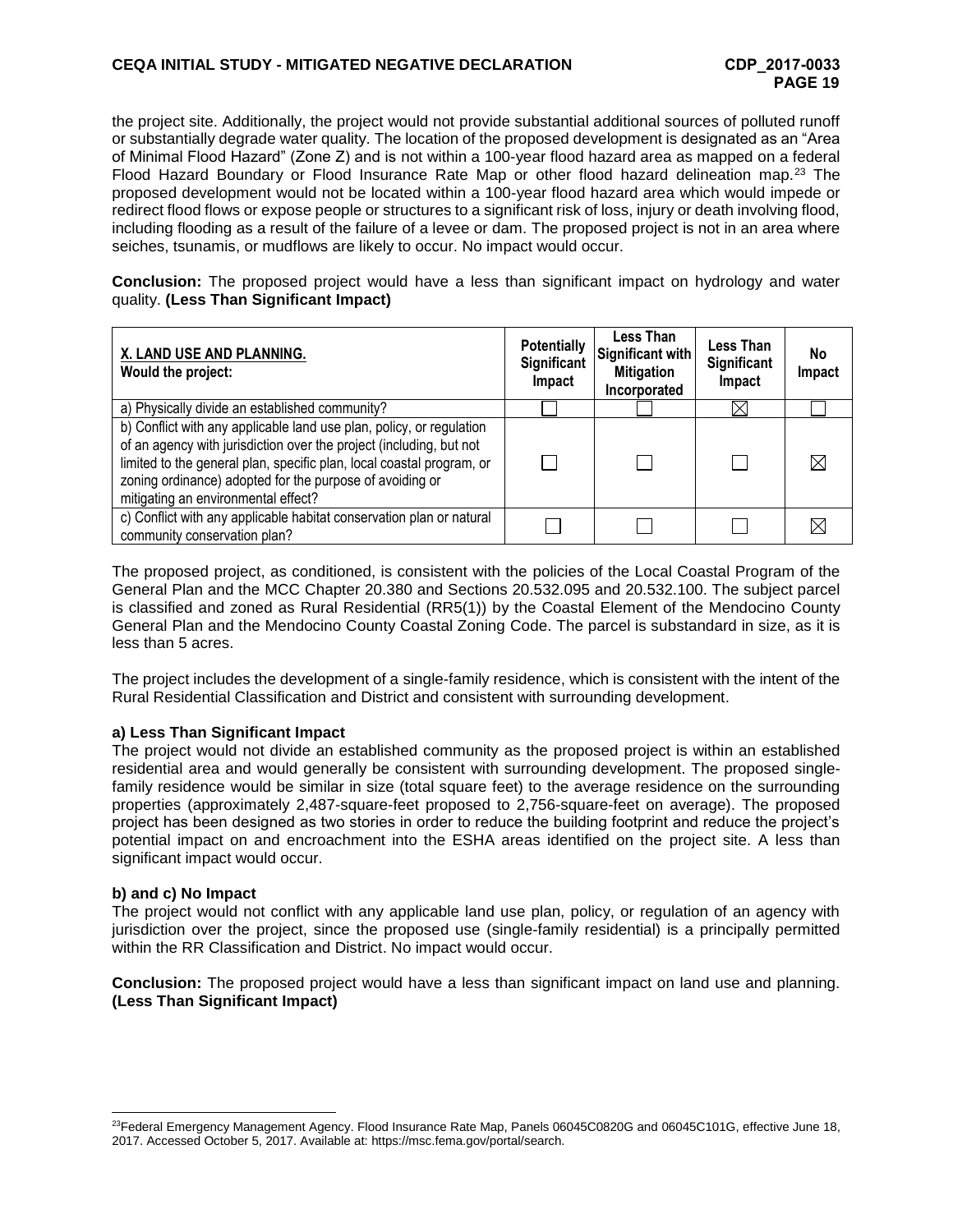| XI. MINERAL RESOURCES.<br>Would the project:                                                                                                                                | <b>Potentially</b><br>Significant<br>Impact | Less Than<br>Significant with<br><b>Mitigation</b><br>Incorporated | Less Than<br>Significant<br>Impact | No<br>Impact |
|-----------------------------------------------------------------------------------------------------------------------------------------------------------------------------|---------------------------------------------|--------------------------------------------------------------------|------------------------------------|--------------|
| a) Result in the loss of availability of a known mineral resource that<br>would be of value to the region and the residents of the state?                                   |                                             |                                                                    |                                    | $\bowtie$    |
| b) Result in the loss of availability of a locally-important mineral<br>resource recovery site delineated on a local general plan, specific<br>plan or other land use plan? | l a                                         |                                                                    |                                    | ⊠            |

A variety of minerals resources are known to exist in Mendocino County. The most predominant minerals found in Mendocino County are aggregate resources, primarily sand and gravel. Three sources of aggregate materials are present in Mendocino County: quarries, instream gravel, and terrace gravel deposits.<sup>24</sup> The Mendocino County General Plan sets forth policies to encourage mineral resource development while protecting Mendocino County's visual character and natural environments.

### **a) and b) No Impact**

There are no known mineral resources on the site that would be of value to the region or the residents of the state. The property does not include a mineral resource recovery site delineated on a local general plan, specific plan or other land use plan. The proposed project does not include mining. No impact would occur.

**Conclusion:** The proposed project would have no impact on mineral resources. **(No Impact)**

| XII. NOISE.<br>Would the project result in:                                                                                                                                                                                                                                  | <b>Potentially</b><br><b>Significant</b><br>Impact | Less Than<br><b>Significant</b><br>with<br><b>Mitigation</b><br>Incorporated | Less Than<br><b>Significant</b><br>Impact | No<br>Impact |
|------------------------------------------------------------------------------------------------------------------------------------------------------------------------------------------------------------------------------------------------------------------------------|----------------------------------------------------|------------------------------------------------------------------------------|-------------------------------------------|--------------|
| a) Exposure of persons to or generation of noise levels in excess of<br>standards established in the local general plan or noise ordinance, or<br>applicable standards of other agencies?                                                                                    |                                                    |                                                                              | $\boxtimes$                               |              |
| b) Exposure of persons to or generation of excessive groundborne<br>vibration or groundborne noise levels?                                                                                                                                                                   |                                                    |                                                                              |                                           | $\boxtimes$  |
| c) A substantial permanent increase in ambient noise levels in the<br>project vicinity above levels existing without the project?                                                                                                                                            |                                                    |                                                                              |                                           | ⋉            |
| d) A substantial temporary or periodic increase in ambient noise<br>levels in the project vicinity above levels existing without the project?                                                                                                                                |                                                    |                                                                              | ⊠                                         |              |
| e) For a project located within an airport land use plan or, where such<br>a plan has not been adopted, within two miles of a public airport or<br>public use airport, would the project expose people residing or<br>working in the project area to excessive noise levels? |                                                    |                                                                              |                                           |              |
| f) For a project within the vicinity of a private airstrip, would the project<br>expose people residing or working in the project area to excessive<br>noise levels?                                                                                                         |                                                    |                                                                              |                                           |              |

Acceptable levels of noise vary depending on the land use. In any one location, the noise level will vary over time, from the lowest background or ambient noise level to temporary increases caused by traffic or other sources. State and federal standards have been established as guidelines for determining the compatibility of a particular use with its noise environment. Mendocino County relies principally on standards in its Noise Element, its Zoning Ordinance, and other County ordinances, and the Mendocino County Airport Comprehensive Land Use Plan to evaluate noise-related impacts of development.

Generally speaking, land uses considered noise-sensitive are those in which noise can adversely affect what people are doing on the land. For example, a residential land use where people live, sleep, and study is generally considered sensitive to noise because noise can disrupt these activities. Churches, schools,

<sup>24</sup> Mendocino County General Plan, §4-8, *Mineral Resources* (2009).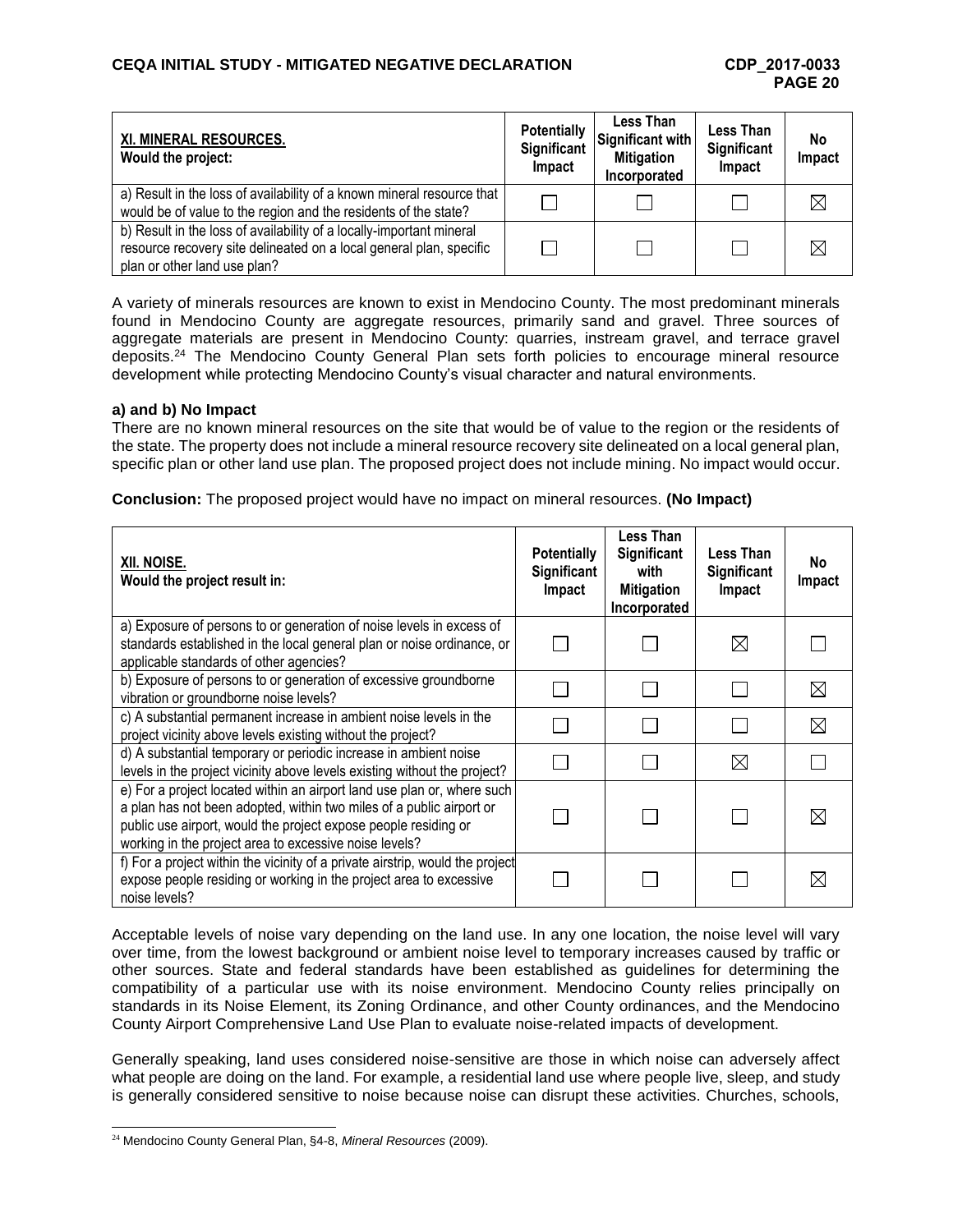and certain kinds of outdoor recreation are also usually considered noise-sensitive. While an existing singlefamily residence is located on the parcel immediately south of the site, the uses that are being proposed under the project, including a single-family residence, are similar to the uses that already exist in the area.

Predicted noise levels from on-site project operations would be less than 55 dBA for residential uses in the area, and would not measurably contribute to existing or future noise levels. Therefore, the operational noise from the project would result in a less than significant impact upon the nearest noise-sensitive receptors.

## **a) and d) Less Than Significant Impact**

Construction noise can be significant for short periods of time at any particular location and generates the highest noise levels during grading and demolition. Typical hourly average construction-generated noise levels are approximately 80 to 85 dBA measured at a distance of 50 feet from the site during busy construction periods. With the exception of short-term construction-related noise, the proposed development would not create a new source of noise that would impact the community.

Given the small size of the project, it is anticipated that the effects of construction noise levels and vibration would be less than significant through the implementation of standard permit conditions. Standard permit conditions require limiting construction hours within 500 feet of residential uses to the hours of 7:00 am and 7:00 pm weekdays, using quiet models of air compressors and other stationary noise sources where technology exists, use of mufflers on all internal combustion engine-driven equipment, and locating staging areas as far away as possible from noise sensitive land use areas.

With the inclusion of the standard permit conditions, the project would not result in a substantial temporary or periodic increase in ambient noise levels in the project vicinity above levels existing without the project. A less than significant impact would occur.

### **b), c), e) and f) No Impact**

The proposed project, which involves the construction of a single-family residence and associated infrastructure, would not result in the exposure of persons to or generation of excessive ground-borne vibration or ground-borne noise levels. The project is not located with an airport land use plan, within two (2) miles of public airport or public airport. The project site is located approximately 1.8 miles northeast of the Fort Bragg Airport, a private use airport, and is outside of the airport's 55 dB CNEL noise contour. The project would not be exposed to excessive noise levels from aircraft. Additionally, the ambient level of noise in the vicinity would not increase as a result of the proposed project. No impact would occur.

**Conclusion:** The proposed project would have a less than significant impact on noise. **(Less Than Significant Impact)**

| XIII. POPULATION AND HOUSING.<br>Would the project:                                                                                                                                                             | <b>Potentially</b><br>Significant<br>Impact | Less Than<br>Significant<br>with<br><b>Mitigation</b><br>Incorporated | <b>Less Than</b><br><b>Significant</b><br>Impact | No<br>Impact |
|-----------------------------------------------------------------------------------------------------------------------------------------------------------------------------------------------------------------|---------------------------------------------|-----------------------------------------------------------------------|--------------------------------------------------|--------------|
| a) Induce substantial population growth in an area, either directly (for<br>example, by proposing new homes and businesses) or indirectly (for<br>example, through extension of roads or other infrastructure)? |                                             |                                                                       | ⋉                                                |              |
| b) Displace substantial numbers of existing housing, necessitating the<br>construction of replacement housing elsewhere?                                                                                        |                                             |                                                                       |                                                  |              |
| c) Displace substantial numbers of people, necessitating the<br>construction of replacement housing elsewhere?                                                                                                  |                                             |                                                                       |                                                  |              |

The two nearest communities to the project site include the City of Fort Bragg and the community of Cleone. In 2010, the population of the City of Fort Bragg was approximately 7,273 residents, which included approximately 2,863 households. In 2000, the population of the City of Fort Bragg was approximately 7,026 residents, with approximately 2,840 total households. Within the City of Fort Bragg, the average number of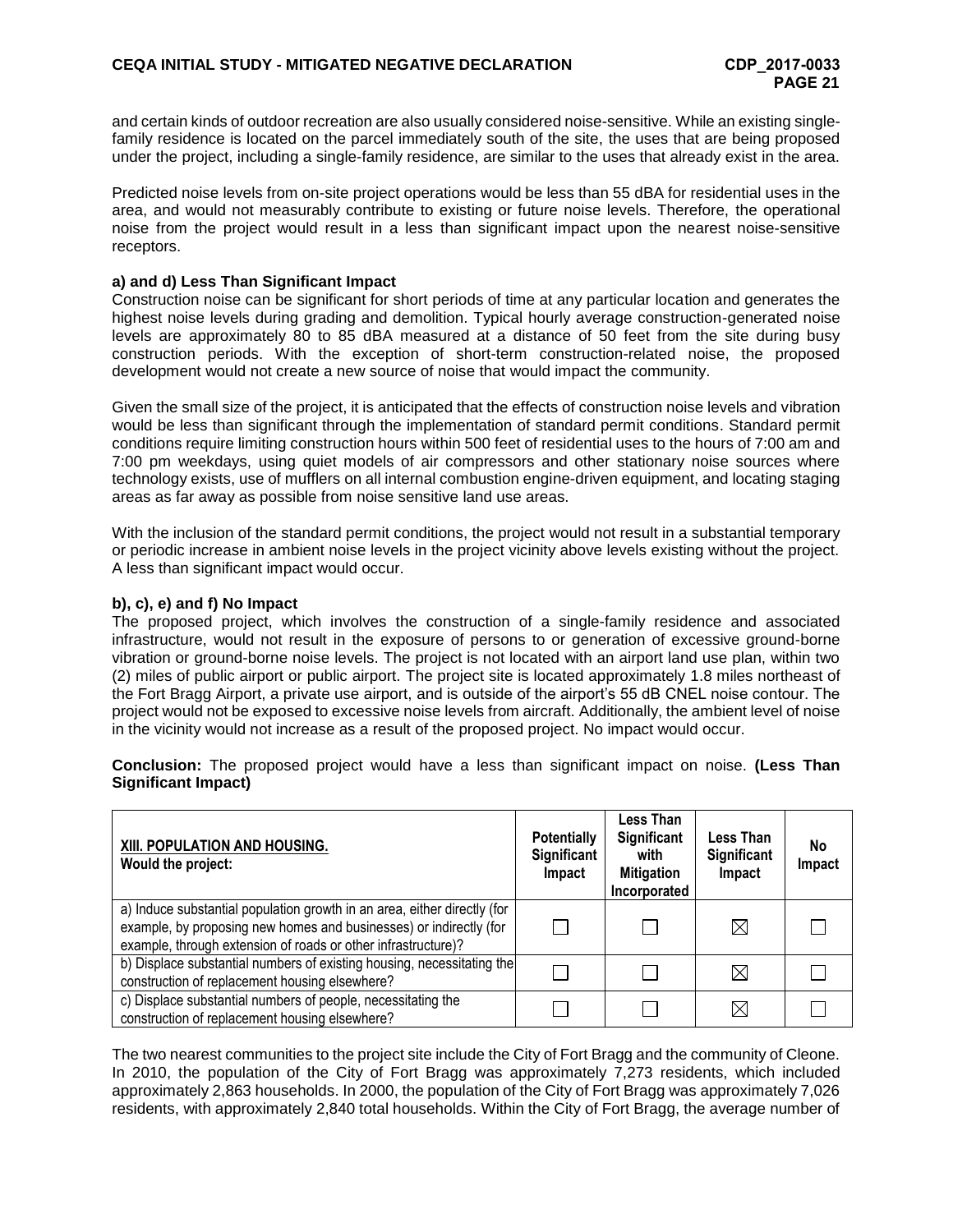persons per household in 2010 was 2.45, which remained similar to the previous census, which determined that average number of persons per household in 2000 was approximately 2.35 persons. <sup>25</sup>

In the community of Cleone, the population was approximately 618 residences, comprising approximately 285 total households, in 2010, with an average number of persons per household of approximately 2.17 persons. No information is available for the community of Cleone for the year 2000. 26

#### **a), b), and c) Less Than Significant Impact**

Since the proposed project involves the construction of a single-family residence and associated infrastructure, the project would not result in the displacement of people or housing. The project would not trigger the need for new public roads or other infrastructure that may indirectly trigger population growth. Consequently, the project would not generate unanticipated population growth in the local area. A less than significant impact would occur.

**Conclusion:** The proposed project would have a less than significant impact on population and housing. **(Less Than Significant Impact)**

| XIV. PUBLIC SERVICES.                                                                                                                                                                                                                                                                                                                                                                                                                         | <b>Potentially</b><br>Significant<br>Impact | <b>Less Than</b><br>Significant<br>with<br><b>Mitigation</b><br>Incorporated | Less Than<br><b>Significant</b><br>Impact | <b>No</b><br>Impact |
|-----------------------------------------------------------------------------------------------------------------------------------------------------------------------------------------------------------------------------------------------------------------------------------------------------------------------------------------------------------------------------------------------------------------------------------------------|---------------------------------------------|------------------------------------------------------------------------------|-------------------------------------------|---------------------|
| a) Would the project result in substantial adverse physical impacts<br>associated with the provision of new or physically altered<br>governmental facilities, need for new or physically altered<br>governmental facilities, the construction of which could cause<br>significant environmental impacts, in order to maintain acceptable<br>service ratios, response times or other performance objectives for any<br>of the public services: |                                             |                                                                              | ⊠                                         |                     |
| Fire protection?                                                                                                                                                                                                                                                                                                                                                                                                                              |                                             |                                                                              | ⊠                                         |                     |
| Police protection?                                                                                                                                                                                                                                                                                                                                                                                                                            |                                             |                                                                              |                                           |                     |
| Schools?                                                                                                                                                                                                                                                                                                                                                                                                                                      |                                             |                                                                              |                                           |                     |
| Parks?                                                                                                                                                                                                                                                                                                                                                                                                                                        |                                             |                                                                              |                                           |                     |
| Other public facilities?                                                                                                                                                                                                                                                                                                                                                                                                                      |                                             |                                                                              |                                           |                     |

The development of a single-family residence would not create additional significant service demands or result in adverse physical impacts associated with the delivery of fire, police, parks or other public services. Fire protection to the site is provided by CalFire and the Fort Bragg Rural Fire Protection District. The nearest fire station to the site is located approximately 3.6 miles southwest of the site, at 802 North Main Street in Fort Bragg.

Police protection services for the site are provided by the Mendocino County Sheriff Department. Officers patrolling the project area are dispatched from the Mendocino County Sheriff's Department Office – Fort Bragg Substation, located approximately 4.8 miles southwest of the project site at 700 South Franklin Street in Fort Bragg.

### **a) Less Than Significant Impact**

l

The demand for fire and police services is not anticipated to significantly change with the implementation of the proposed project, due to the small scale of the project. The proposed project would have minimal impact on local schools, and would not substantially increase the use of local parks. The proposed project would not substantially increase the use or otherwise affect other public facilities (e.g., libraries) in the project area. As such, a less than significant impact would occur.

<sup>25</sup> United States Census Bureau. American Fact Finder. *Community Facts*. Accessed October 6, 2017. Available at: [http://factfinder.census.gov/faces/nav/jsf/pages/community\\_facts.xhtml.](http://factfinder.census.gov/faces/nav/jsf/pages/community_facts.xhtml)

<sup>26</sup> United States Census Bureau. American Fact Finder. *Community Facts*. Accessed October 6, 2017. Available at: [http://factfinder.census.gov/faces/nav/jsf/pages/community\\_facts.xhtml.](http://factfinder.census.gov/faces/nav/jsf/pages/community_facts.xhtml)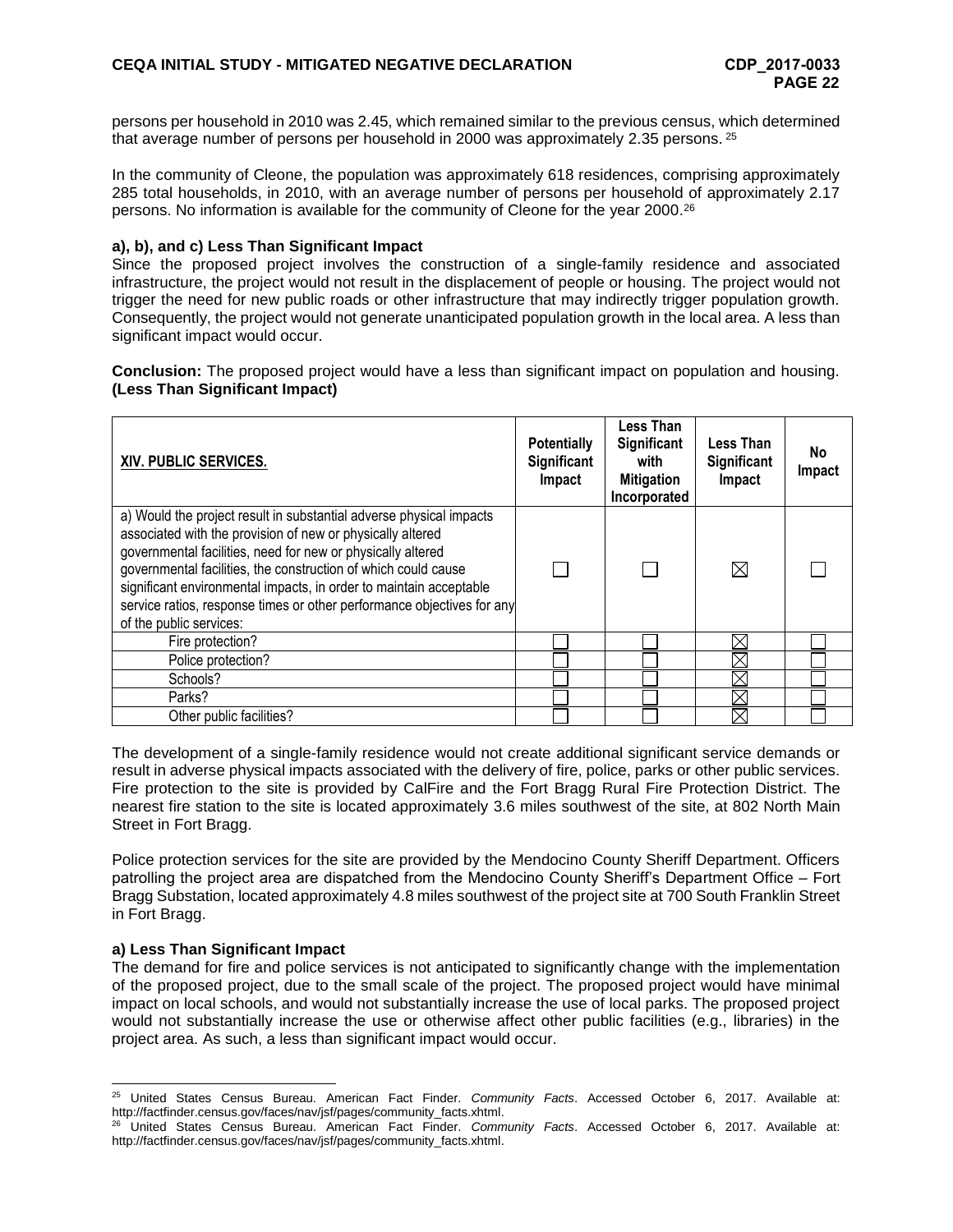**Conclusion:** The proposed project would have a less than significant impact on public services. **(Less Than Significant Impact)**

| XV. RECREATION.                                                                                                                                                                                                      | <b>Potentially</b><br>Significant<br>Impact | Less Than<br>Significant<br>with<br><b>Mitigation</b><br>Incorporated | Less Than<br>Significant<br>Impact | No<br>Impact |
|----------------------------------------------------------------------------------------------------------------------------------------------------------------------------------------------------------------------|---------------------------------------------|-----------------------------------------------------------------------|------------------------------------|--------------|
| a) Would the project increase the use of existing neighborhood and<br>regional parks or other recreational facilities such that substantial<br>physical deterioration of the facility would occur or be accelerated? |                                             |                                                                       |                                    |              |
| b) Does the project include recreational facilities or require the<br>construction or expansion of recreational facilities which might have<br>an adverse physical effect on the environment?                        |                                             |                                                                       |                                    |              |

Mendocino County is a predominantly rural County, rich in lands and waters that provide a variety of recreational opportunities. The County's recreational system encompasses many levels of park and recreational facilities. Federal lands include recreation resources that are used by visitors and county residents. The Mendocino National Forest, which occupies approximately 81,000 acres in Mendocino County, offers an array of recreational opportunities including fishing, camping, picnicking, boating, hiking, horseback riding, wildlife viewing, hang-gliding, off-road vehicle riding, winter snow play, hunting, wilderness experiences, and mountain biking.<sup>27</sup> The State Parks are the best known, most heavily used recreation sites along the coast in addition to boating access points and campgrounds. The Coastal Element of the Mendocino County General Plan encourages managing and maintaining both active and passive recreation to allow access to trails and the coastline for both residents and visitors.

### **a) and b) No Impact**

The project site is located west of State Route 1 and is not designated as a potential public access trail location on the Local Coastal Plan maps. Though the site is located adjacent to MacKerricher State Park, there is no existing or proposed shoreline access within the vicinity of the site as shown on LCP Land Use Map 12 *Cleone*<sup>28</sup>, and there is no element of the proposed project that would impede public access to the shore. There is no evidence of prescriptive access on the site, nor would the development generate enough recreation demand to require the construction of additional facilities. No impact would occur.

| XVI. TRANSPORTATION/TRAFFIC.<br>Would the project:                                                                                                                                                                                                                                                                                                                                                                                              | <b>Potentially</b><br>Significant<br>Impact | Less Than<br>Significant<br>with<br><b>Mitigation</b><br>Incorporated | Less Than<br><b>Significant</b><br>Impact | <b>No</b><br>Impact |
|-------------------------------------------------------------------------------------------------------------------------------------------------------------------------------------------------------------------------------------------------------------------------------------------------------------------------------------------------------------------------------------------------------------------------------------------------|---------------------------------------------|-----------------------------------------------------------------------|-------------------------------------------|---------------------|
| a) Conflict with an applicable plan, ordinance or policy establishing<br>measures of effectiveness for the performance of the circulation<br>system, taking into account all modes of transportation including<br>mass transit and non-motorized travel and relevant components of<br>the circulation system, including but not limited to intersections,<br>streets, highways and freeways, pedestrian and bicycle paths, and<br>mass transit? |                                             |                                                                       |                                           |                     |
| b) Conflict with an applicable congestion management program,<br>including, but not limited to level of service standards and travel<br>demand measures, or other standards established by the county<br>congestion management agency for designated roads or highways?                                                                                                                                                                         |                                             |                                                                       |                                           |                     |

**Conclusion:** The proposed project would have no impact on recreation. **(No Impact)**

l <sup>27</sup> Mendocino County General Plan, §3-10, *Parks and Recreation* (2009).

<sup>28</sup> Mendocino County Department of Planning & Building Services. 1991. *LCP Land Use Map 12: Cleone* [map].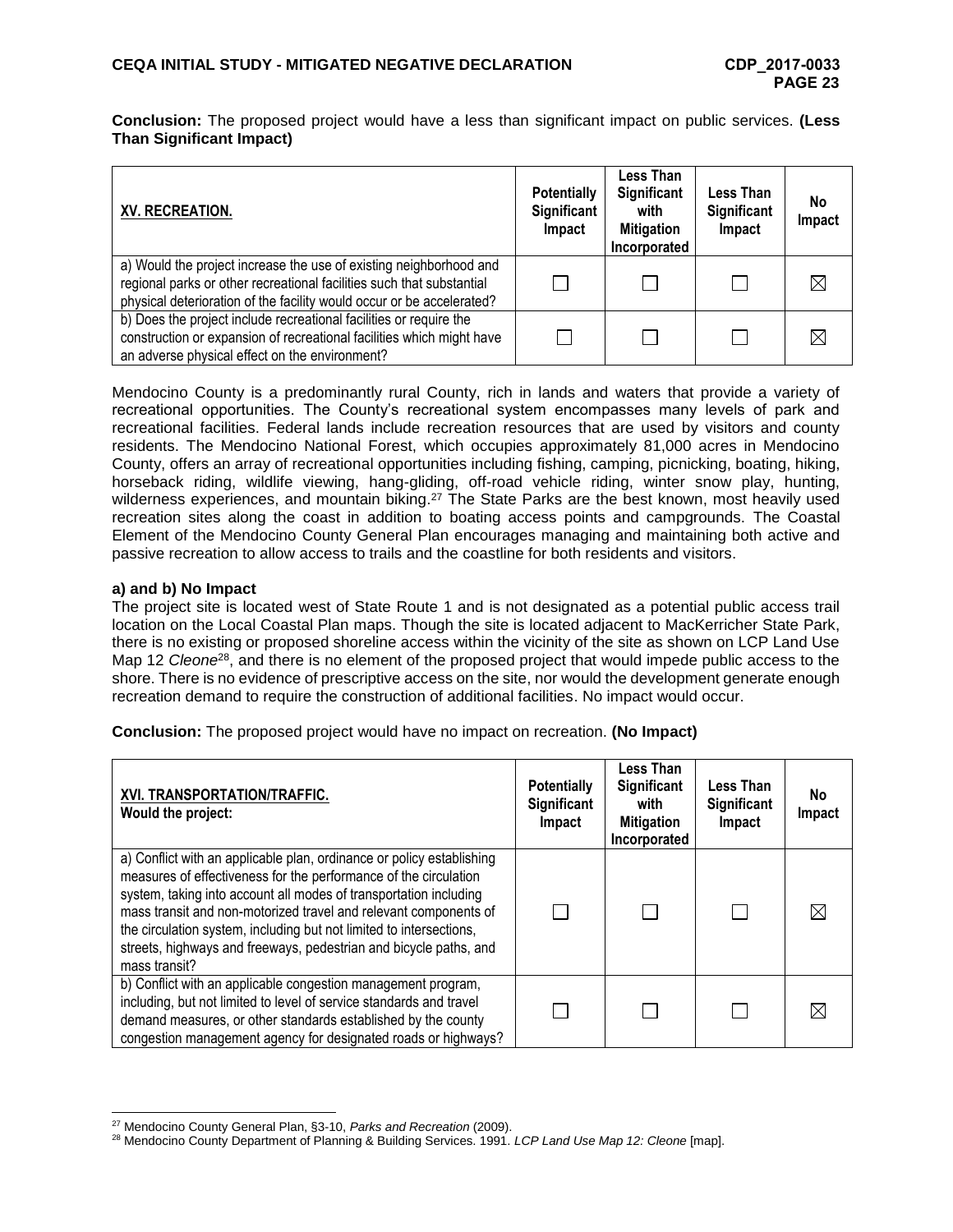| XVI. TRANSPORTATION/TRAFFIC.<br>Would the project:                                                                                                                                           | <b>Potentially</b><br>Significant<br>Impact | Less Than<br>Significant<br>with<br><b>Mitigation</b><br>Incorporated | Less Than<br>Significant<br>Impact | <b>No</b><br>Impact |
|----------------------------------------------------------------------------------------------------------------------------------------------------------------------------------------------|---------------------------------------------|-----------------------------------------------------------------------|------------------------------------|---------------------|
| c) Result in a change in air traffic patterns, including either an<br>increase in traffic levels or a change in location that results in<br>substantial safety risks?                        |                                             |                                                                       |                                    |                     |
| d) Substantially increase hazards due to a design feature (e.g., Sharp)<br>curves or dangerous intersections) or incompatible uses (e.g., farm<br>equipment)?                                |                                             |                                                                       |                                    |                     |
| e) Result in inadequate emergency access?                                                                                                                                                    |                                             |                                                                       |                                    | ⋉                   |
| f) Conflict with adopted policies, plans, or programs regarding public<br>transit, bicycle, or pedestrian facilities, or otherwise decrease the<br>performance or safety of such facilities? |                                             |                                                                       |                                    |                     |

The proposed residential driveway and road approach would have access from Ward Avenue, a County road. Pedestrian access to the site is from same and Ward Avenue Coastal Access Trail. There are no sidewalks that are adjacent to the site at this time. New development shall be approved consistent transportation system provisions, as specified by MCC Section 20.516.015(C). On June 11, 2018 and in response to a request for comments, Mendocino County Department of Transportation suggested two conditions as the project will include a road approach and work within the County rights-of-way (See Staff Report and recommended Conditions 28 and 29). As conditioned, the proposed driveway approach to Ward Avenue and residential development would be consistent with MCC Section 20.516.015(C).

## **a), b), c), d), e), and f) No Impact**

The proposed project, which involves the construction of a single-family residence and associated infrastructure, would not conflict with an applicable plan, ordinance, or policy establishing measures of effectiveness for the performance of the circulation system or conflict with an applicable congestion management program. The project would not result in a change in air traffic patterns. Additionally, the project would not increase hazards due to a design feature or result in inadequate emergency access. Furthermore, the project would not conflict with adopted policies, plans, or programs regarding public transit, bicycle, or pedestrian facilities, or otherwise decrease the performance or safety of such facilities. No impact would occur.

**Conclusion:** The proposed project would have no impact on transportation and traffic. **(No Impact)**

| XVII. TRIBAL CULTURAL RESOURCES.<br>Would the project:                                                                                                                                                                                                                                                                                                                     | <b>Potentially</b><br><b>Significant</b><br>Impact | Less Than<br>Significant<br>with<br><b>Mitigation</b><br>Incorporated | Less Than<br>Significant<br>Impact | No<br>Impact |
|----------------------------------------------------------------------------------------------------------------------------------------------------------------------------------------------------------------------------------------------------------------------------------------------------------------------------------------------------------------------------|----------------------------------------------------|-----------------------------------------------------------------------|------------------------------------|--------------|
| a) Cause a substantial adverse change in the significance of a tribal                                                                                                                                                                                                                                                                                                      |                                                    |                                                                       | IXI                                |              |
| cultural resource, defined in Public Resources Code § 21074 as either<br>a site, feature place, cultural landscape that is geographically defined                                                                                                                                                                                                                          |                                                    |                                                                       |                                    |              |
| in terms of the size and scope of the landscape, sacred place, or object<br>with cultural value to a California Native American tribe, and that is:                                                                                                                                                                                                                        |                                                    |                                                                       |                                    |              |
| i) Listed or eligible for listing in the California Register of Historical                                                                                                                                                                                                                                                                                                 |                                                    |                                                                       |                                    |              |
| Resources, or in a local register of historical resources as defined in                                                                                                                                                                                                                                                                                                    |                                                    |                                                                       |                                    |              |
| Public Resources Code § 5020.1(k)?                                                                                                                                                                                                                                                                                                                                         |                                                    |                                                                       |                                    |              |
| ii) A resource determined by the lead agency, in its discretion and<br>supported by substantial evidence, to be significant pursuant to criterial<br>set forth in subdivision (c) of Public Resources Code § 5024.1? In<br>applying the criteria set forth in subdivision (c) of Public Resources<br>Code § 5024.1, the lead agency shall consider the significance of the |                                                    |                                                                       |                                    |              |
| resource to a California Native American tribe.                                                                                                                                                                                                                                                                                                                            |                                                    |                                                                       |                                    |              |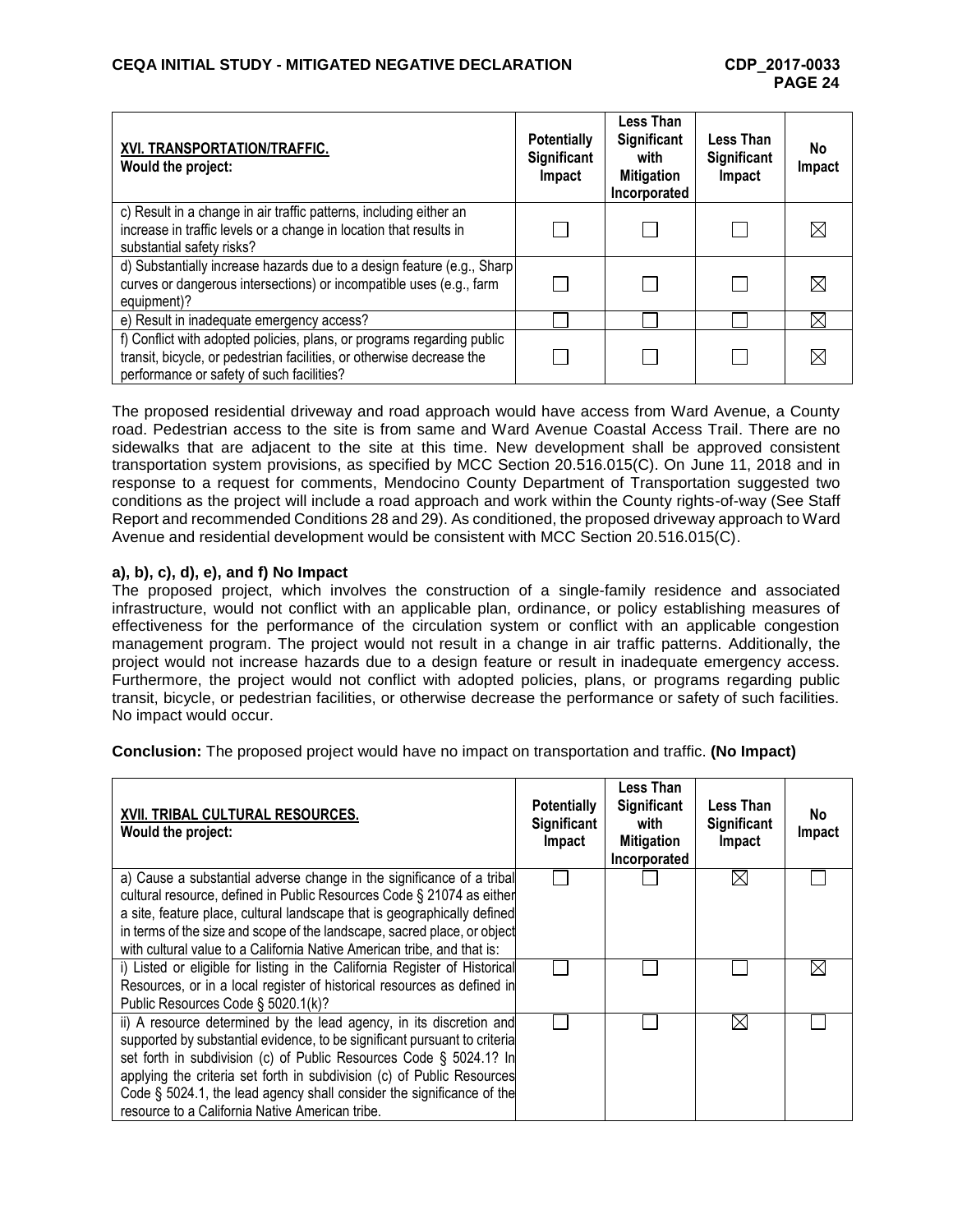Per Chapter 3 (Development Element) of the Mendocino County General Plan, the prehistory of Mendocino County is not well known. Native American tribes known to inhabit the County concentrated mainly along the coast and along major rivers and streams. Mountainous areas and the County's redwood groves were occupied seasonally by some tribes. Ten Native American tribes had territory in what is now Mendocino County. The entire southern third of Mendocino County was the home of groups of Central Pomo. To the north of the Central Pomo groups were the Northern Pomo, who controlled a strip of land extending from the coast to Clear Lake. The Coast Yuki claimed a portion of the coast from Fort Bragg north to an area slightly north of Rockport. They were linguistically related to a small group, called the Huchnom, living along the South Eel River north of Potter Valley. Both of these smaller groups were related to the Yuki, who were centered in Round Valley. At the far northern end of the county, several groups extended south from Humboldt County. The territory of the Cahto was bounded by Branscomb, Laytonville, and Cummings. The North Fork Wailaki was almost entirely in Mendocino County, along the North Fork of the Eel River. Other groups in this area included the Shelter Cove Sinkyone, the Eel River, and the Pitch Wailaki.<sup>29</sup>

As European-American settlement occurred in the county, most of these tribes were restricted to reservations and rancherias. During the 19th century, other tribes from the interior of California were forced to settle on the Round Valley Reservation in the northeastern county. Today, there are ten reservations and rancherias in Mendocino County, most of which are inhabited by tribes native to the area.<sup>30</sup>

As discussed under Section V (Cultural Resources), above, an archaeological survey of the project site was prepared and concluded that no archaeological or other types of historical resources were observed on the subject parcel. During the Archaeological Commission hearing held on December 9, 2021, the submitted Archaeological Survey was reviewed by the Archaeological Commission and accepted.

The project was referred to three local tribes for review and comment, including the Cloverdale Rancheria, Sherwood Valley Band of Pomo Indians, and the Redwood Valley Little River Band of Pomo Indians; to date, no response has been received.

#### **a.i) No Impact**

As noted previously, the proposed project was referred to California Historical Resource Information Center (CHRIS); and on November 19, 2019, CHRIS Staff responded with a recommendation that a qualified archaeologist conduct further archival and field study of the unsurveyed portions of the project area to identify cultural resources. The applicant hired Alex DeGeorgey, who surveyed and prepared a report that was accepted by Mendocino County Archaeological Commission on December 8, 2021. The Commission recommends including a discovery clause as a condition of project approval (See recommended Condition 8). As conditioned, the proposed project would be consistent with Coastal Element Chapter 3.5 archaeological resource policies and MCC Chapter 22.12. No impact would occur.

#### **a.ii) Less Than Significant Impact**

As discussed under Section V (Cultural Resources), above, an archaeological survey of the project site was prepared and concluded that no archaeological or other types of historical resources were observed on the subject parcel. Additionally, the project was referred to three local tribes for review and comment, including the Cloverdale Rancheria, Sherwood Valley Band of Pomo Indians, and the Redwood Valley Little River Band of Pomo Indians; to date, no response has been received. Although no archaeological or other types of historical resources were observed on the subject parcel, the site is known to be located within the aboriginal boundaries of the Sherwood Valley Band of Pomo Indians. Standard Condition advises the Applicants of the County's "Discovery Clause," which establishes procedures to follow in the event that archaeological or tribal cultural materials are unearthed during site preparation or construction activities. As such, a less than significant impact would occur.

**Conclusion:** The proposed project would have a less than significant impact on tribal cultural resources. **(Less Than Significant Impact)**

l <sup>29</sup> Mendocino County General Plan, §3-7 (Cultural Resources). August 2009.

<sup>30</sup> Mendocino County General Plan, §3-7 (Cultural Resources). August 2009.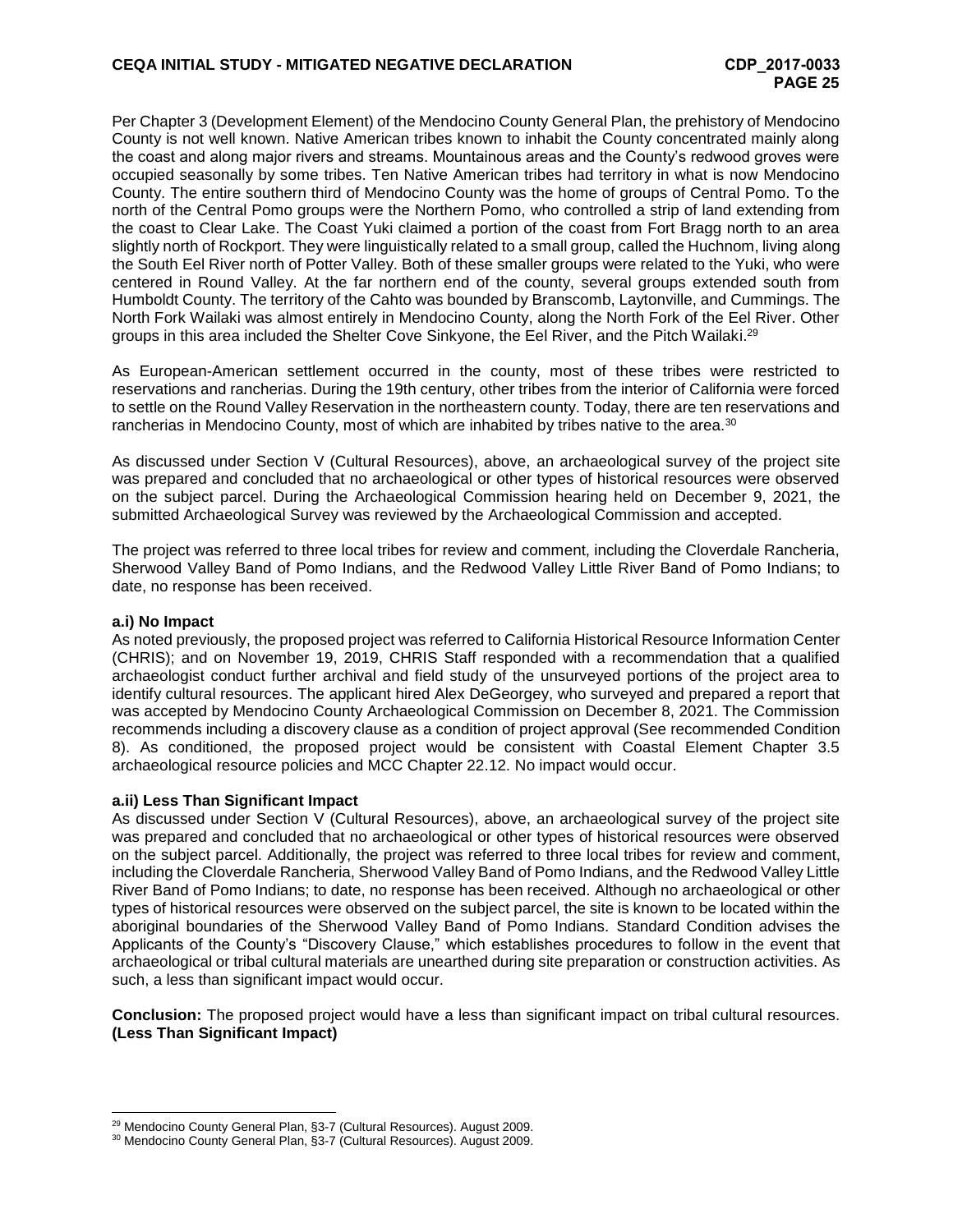| XVIII. UTILITIES AND SERVICE SYSTEMS.<br>Would the project:                                                                                                                                                                                | <b>Potentially</b><br>Significant<br>Impact | <b>Less Than</b><br>Significant<br>with<br><b>Mitigation</b><br>Incorporated | Less Than<br><b>Significant</b><br>Impact | No<br>Impact |
|--------------------------------------------------------------------------------------------------------------------------------------------------------------------------------------------------------------------------------------------|---------------------------------------------|------------------------------------------------------------------------------|-------------------------------------------|--------------|
| a) Exceed wastewater treatment requirements of the applicable<br>Regional Water Quality Control Board?                                                                                                                                     |                                             |                                                                              |                                           | $\boxtimes$  |
| b) Require or result in the construction of new water or wastewater<br>treatment facilities or expansion of existing facilities, the construction<br>of which could cause significant environmental effects?                               |                                             |                                                                              |                                           | $\boxtimes$  |
| c) Require or result in the construction of new storm water drainage<br>facilities or expansion of existing facilities, the construction of which<br>could cause significant environmental effects?                                        |                                             |                                                                              |                                           | ⊠            |
| d) Have sufficient water supplies available to serve the project from<br>existing entitlements and resources, or are new or expanded<br>entitlements needed?                                                                               |                                             |                                                                              | $\bowtie$                                 |              |
| e) Result in a determination by the wastewater treatment provider<br>which serves or may serve the project that it has adequate capacity to<br>serve the project's projected demand in addition to the provider's<br>existing commitments? |                                             |                                                                              |                                           | IX           |
| f) Be served by a landfill with sufficient permitted capacity to<br>accommodate the project's solid waste disposal needs?                                                                                                                  |                                             |                                                                              |                                           | $\boxtimes$  |
| g) Comply with federal, state, and local statutes and regulations<br>related to solid waste?                                                                                                                                               |                                             |                                                                              |                                           | ⋉            |

Mendocino County offers the typical utilities and services systems offered by more populated regions. However, the site is not located within the service boundaries of a community services district and the site would be served by an on-site well and septic system. Electricity at the site would be provided by a local utility company. Propane gas would be supplied to the site by a local fuel company.

### *Septic System*

The proposed project would be served by an on-site septic system to be installed under the project. As noted in the referral response received from the Department of Environmental Health (DEH), dated November 16, 2021, a septic design has been approved and is on file with DEH.

### *Water Service*

Based on the requirements of MCC Chapter 20.516, applications for development often include the results of a Proof of Water Test. MCC Sec. 20.516.015(B)(1) states, among other things, that "... Demonstration of the proof of water supply shall be made in accordance with the policies found in the Mendocino Coastal Groundwater Study dated June 1982 ..." Additionally, page 23 of the 1982 Coastal Groundwater Study describes the character and location of dune soils:

*"Beach and Dune Deposits. ... Sand dunes cover an area of about 920 hectares (ha) (2,270 acres)*  to an estimated average depth of 15 m (50 ft). However, due to their land use restrictions, they will *be excluded from ground water reservoir capacity and recharge estimates."*

The 2017 geotechnical investigation describes groundwater conditions (Glomb). Coastal Element Policy 3.1-15 and MCC Sec. 20.496.040(A)(1) allows within dune habitats one single-family dwelling on a residentially zoned lot. Therefore, staff supports a finding that the proposed project will satisfy the intent of the aforementioned policy, regulations, and 1982 Coastal Groundwater Study guidelines.

The applicants propose an on-site well and water storage tank to be located adjacent to the residence, as shown on the December 15, 2020 submitted site plan. Condition 19 is recommended to establish the phasing of development and that initially a proof of water test shall be completed (and accepted by the Coastal Permit Administrator). For clarification, the basis for vesting this coastal development permit would not rely upon groundwater testing; rather recommended Condition 1 provides for permit effective date, expiration date, and vesting. As proposed, the project would be consistent with MCC Sections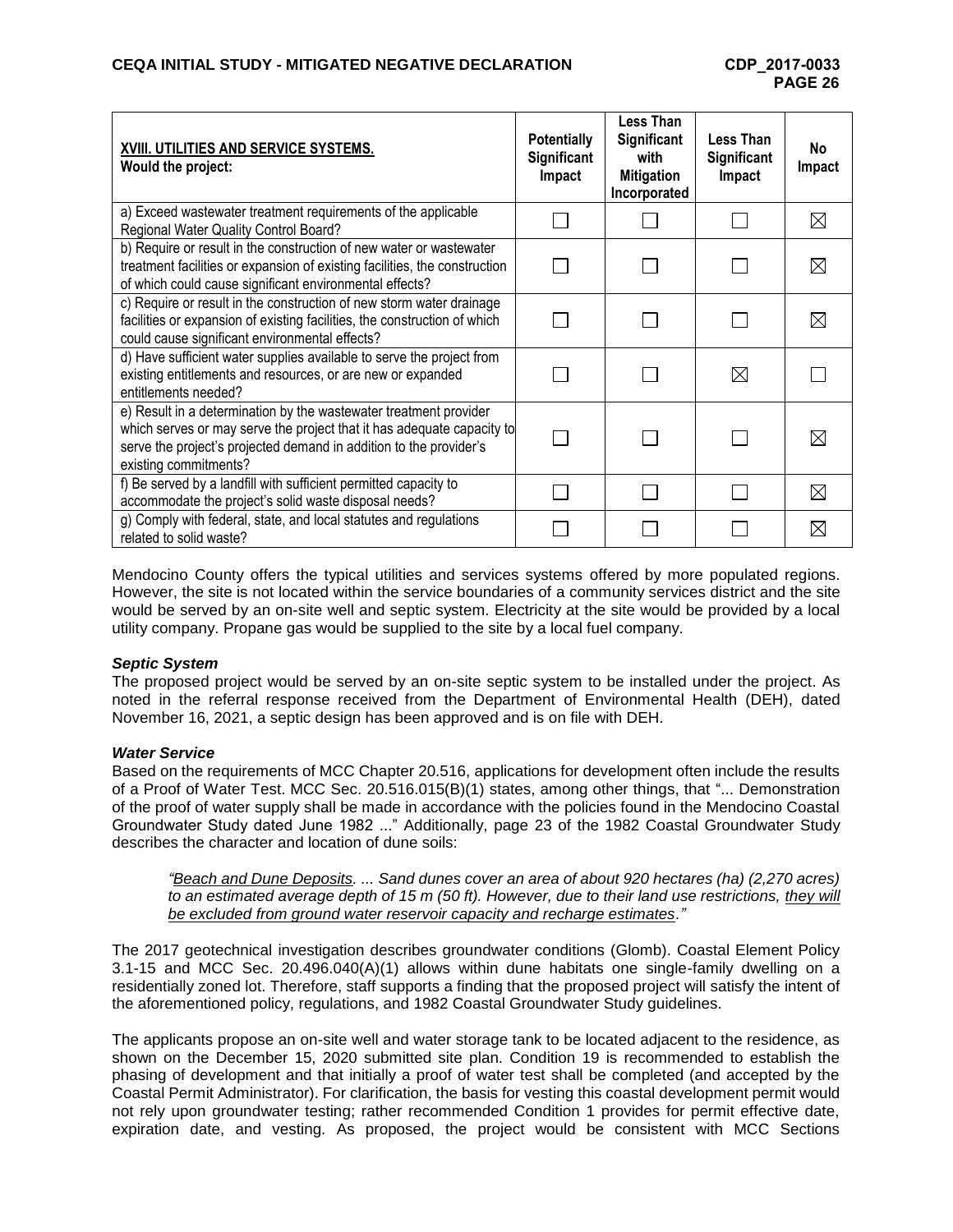20.516.015(A) and (B) and the 1982 Coastal Groundwater Study policies.

On June 22, 2021, the Board of Supervisors passed and adopted Ordinance No. 4493 stating discretionary entitlements shall not be approved without (A) considering the anticipated water use of the proposed development and (B) imposing conditions of approval related to limiting or phasing any expansion of water use, as deemed appropriate by the reviewing authority. To better understand the site's potential hydrology and geology, staff reviewed both the 2017 geotechnical investigation report findings and the 1982 Mendocino County Coastal Ground Water Study. The Coastal Ground Water Study recommends water conservation measures (pages 15-16). The proposed project includes some of these measures. In response to Ordinance 4493 and as the 1982 ground water study includes additional measures to limit expansion of water use, staff recommends including the study's water conservation measures as conditions, where appropriate (See recommended Conditions 24 - 27). As proposed, the project would incorporate proven water conservation technology in the construction of the project (e.g. low-flush toilets, control inserts on showers, single-control faucets, and similar). The configuration of the surrounding parcels arguably encourages cluster development, which can reduce the amount of impervious paving and aid in ground water recharge (1982, page 16). As proposed, the project would preserve natural drainage areas, which the ground water study found aids in ground water recharge. With the inclusion of these additional conditions, staff recommends the project satisfies Ordinance No 4493 objectives to (A) and (B).

### *Storm Drainage System*

The County's storm drainage system is maintained by the Mendocino County Department of Transportation (MCDOT); however, storm drainage infrastructure is very limited within the vicinity of the project site. The project is subject to Mendocino County Ordinance No. 4313 *Storm Water Runoff Pollution Prevention Procedure* (Mendocino County Code Chapter 16.30 et seq.), which requires that, "…any person performing construction and grading work anywhere in the County shall implement appropriate Best Management Practices to prevent the discharge of construction waste, debris or contaminants from construction materials, tools, and equipment from entering the storm drainage system."<sup>31</sup> This ordinance was developed and adopted by Mendocino County to comply with requirements of the County's Phase II Municipal Separate Storm Sewer System (MS4) General Permit administered by the State Water Resources Control Board (SWRCB).

#### *Landfills/Solid Waste*

Currently, there are no remaining operating landfills in Mendocino County. Solid waste generated in the County is exported for disposal to the Potrero Hills Landfill in Solano County. Mendocino County's solid waste disposal system has shifted to a system of eight small volume transfer stations and two large volume transfer stations that receive waste for export. The Caspar Transfer Station is located approximately 11 miles south of the project site and would provide for the disposal of solid waste resulting from the residential use. Mendocino County has adopted a Hazardous Waste Management Plan to guide future decisions by the County and the incorporated cities about hazardous waste management. Policies in the Mendocino County General Plan emphasize source reduction and recycling of hazardous wastes and express a preference for onsite hazardous waste treatment over offsite treatment.

### **a), b), c), e), f), and g) No Impact**

Single-family residences do require daily water use, however, the anticipated water use for a residential dwelling is much less than a commercial or industrial use, therefore, not exceeding the wastewater treatment requirements of the applicable Regional Water Quality Control Board. The proposed project would not require the development of new water or wastewater treatment facilities nor storm water drainage facilities or expansion of existing facilities. The project would be served by an on-site well and septic system. The project site is served by a landfill with sufficient permitted capacity to accommodate the project's anticipated solid waste disposal needs and the project would comply with federal, state and local statutes and regulations related to solid waste. No impact would occur.

### **d) Less Than Significant Impact**

<sup>&</sup>lt;sup>31</sup> Mendocino County Department of Planning & Building Services. Mendocino County General Plan. Chapter 3.16. 2009.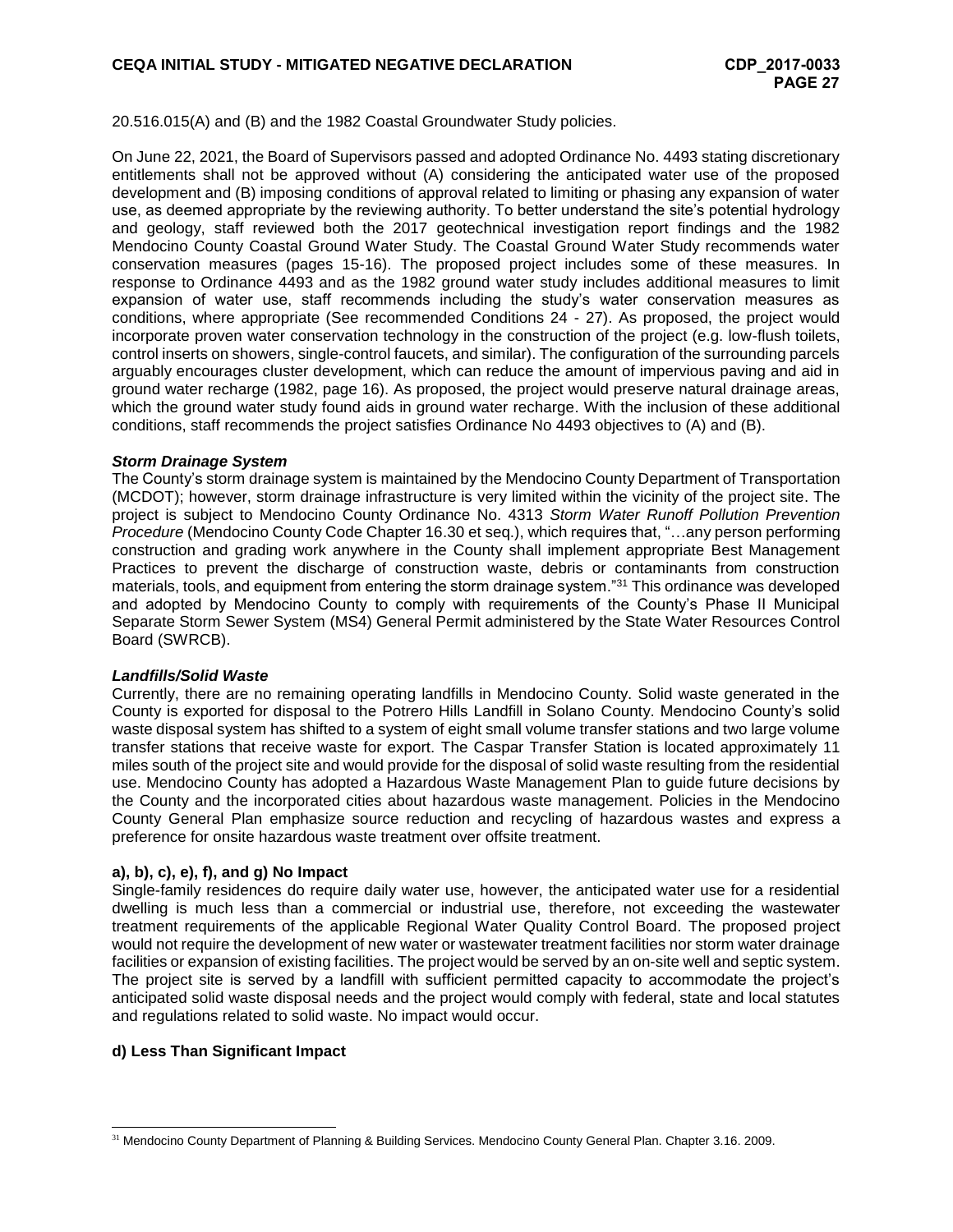The parcel is located within a mapped "dunes" groundwater resources area<sup>32</sup> and would be served by and on-site well and septic system. A less than significant impact would occur.

**Conclusion:** The proposed project would have a less than significant impact on utilities and service systems. (**Less Than Significant Impact)**

| XIX. MANDATORY FINDINGS OF SIGNIFICANCE.                                                                                                                                                                                                                                                                                                                                                                                                                                    | <b>Potentially</b><br>Significant<br>Impact | Less Than<br>Significant<br>with<br><b>Mitigation</b><br>Incorporated | Less Than<br>Significant<br>Impact | No.<br>Impact |
|-----------------------------------------------------------------------------------------------------------------------------------------------------------------------------------------------------------------------------------------------------------------------------------------------------------------------------------------------------------------------------------------------------------------------------------------------------------------------------|---------------------------------------------|-----------------------------------------------------------------------|------------------------------------|---------------|
| a) Does the project have the potential to degrade the quality of the<br>environment, substantially reduce the habitat of a fish or wildlife<br>species, cause a fish or wildlife population to drop below self-<br>sustaining levels, threaten to eliminate a plant or animal community,<br>reduce the number or restrict the range of a rare or endangered plant<br>or animal or eliminate important examples of the major periods of<br>California history or prehistory? |                                             | ⊠                                                                     |                                    |               |
| b) Does the project have impacts that are individually limited, but<br>cumulatively considerable? ("Cumulatively considerable" means that<br>the incremental effects of a project are considerable when viewed in<br>connection with the effects of past projects, the effects of other<br>current projects, and the effects of probable future projects)?                                                                                                                  |                                             |                                                                       | $\boxtimes$                        |               |
| c) Does the project have environmental effects which will cause<br>substantial adverse effects on human beings, either directly or<br>indirectly?                                                                                                                                                                                                                                                                                                                           |                                             |                                                                       | ⊠                                  |               |

## **a) Less Than Significant with Mitigation Incorporated**

As proposed, the project includes construction of a residence, restoration of Dune Mat habitat, and protection of sensitive habitat areas in perpetuity. With the incorporation of the proposed mitigation measures the project would have a less than significant impact on biological and botanical resources.

### **b), and c) Less Than Significant**

The project's potential to degrade the quality of the environment, as described in the first Mandatory Finding of Significance, would be less than significant provided it incorporates the mitigation measures and conditions of approval identified in this Initial Study.

None of the of the project's mitigated impacts are cumulatively considerable because the project's potential impacts are limited to the project site, and the approval and establishment of the project would not alter the existing setting nor amend an existing regulation that would create a circumstance where the incremental effect of a probable future project would generate a potentially significant environmental impact.

The project would not generate any potential direct or indirect environmental effect that would have a substantial adverse impact on human beings including, but not limited to, exposure to geologic hazards, air quality, water quality, traffic hazards, noise and fire hazards.

A less than significant impact would occur.

<sup>32</sup> Mendocino County Department of Planning & Building Services. 1991. *Groundwater Resources* [map].